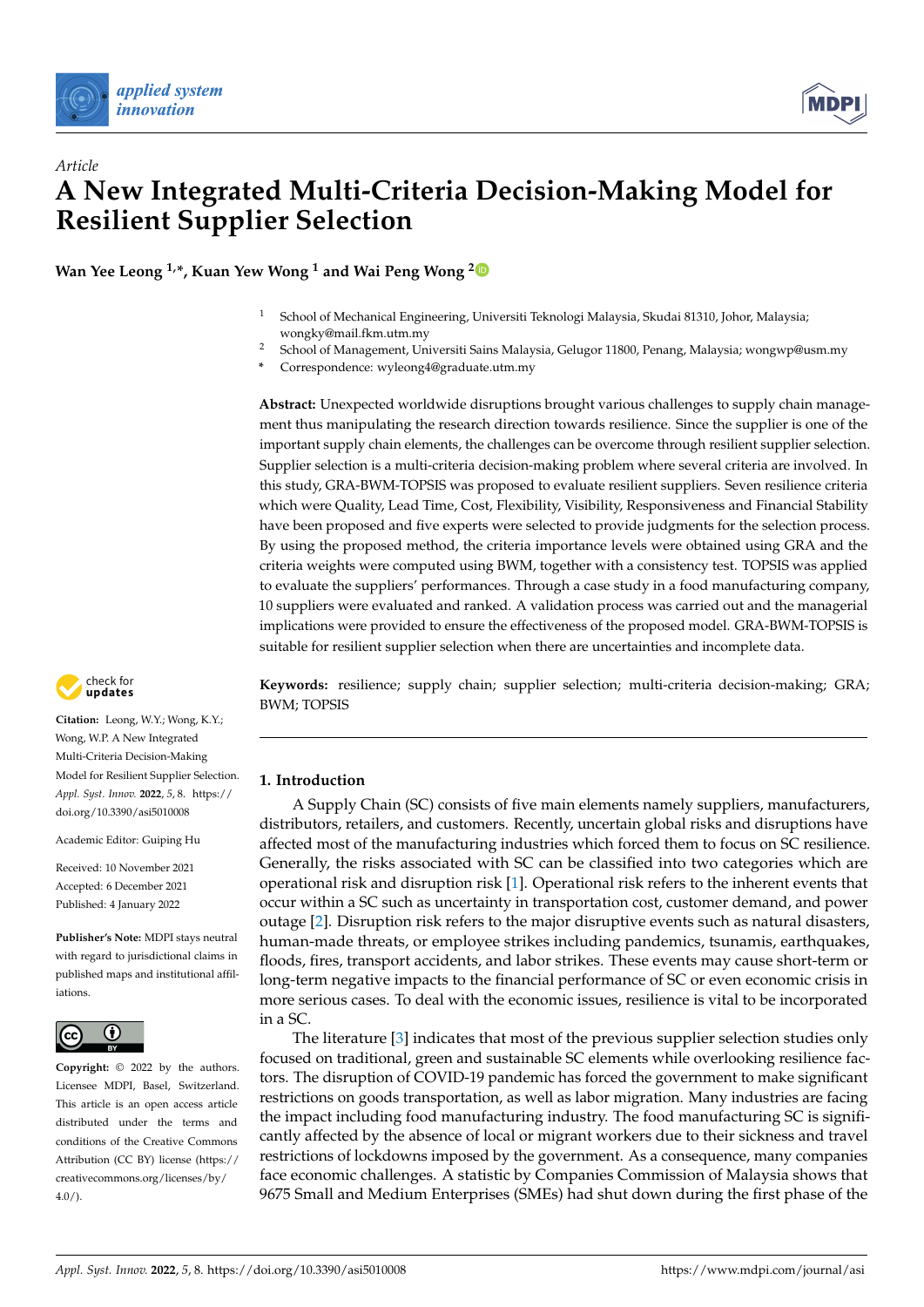Movement Control Order from 18 March to 9 June in 2020. During the recovery phase from June to September 2020, 22,794 SMEs had winded up [\[4\]](#page-16-0). To deal with this, resilience is required to overcome the sudden changes in the manufacturing SC. The less focus on resilience elements in previous supplier selection studies [\[3,](#page-15-2)[5\]](#page-16-1) causes a lack of investigation on resilience criteria and resilient suppliers' evaluation. Today, globalization has brought problems of uncertainties and incomplete information due to risks and disruptions which cause inaccuracy to the decision-making. Thus, researchers are urged to shift their research direction towards SC resilience.

A resilient SC has a good flow of materials, information and capital, with the collaboration between the suppliers and customers by considering dimensions of being able to respond quickly to various disruptions and have a flexible contingency plan in place. An economically resilient SC is able to foresee, adapt to, and leverage the changing conditions to economic advantages as stated by the National Association of Counties (NACo) [\[5\]](#page-16-1). In this case, Rajesh and Ravi [\[6\]](#page-16-2) reported that a supplier is the main element in SC while Munir et al. [\[7\]](#page-16-3) stated that a supplier acts as the main source in developing SC economic resiliency. Therefore, suppliers are the main concern in building up a resilient SC. In this study, a supplier is a party that provides the raw materials by ensuring that the communications between all the parties are forthcoming and the stocks are of satisfactory quality. One of the most effective ways to deal with various economic challenges is resilient supplier selection.

Supplier Selection Process (SSP) consists of four sub-processes which are the definition of problems, identification of evaluation criteria, determination of potential suppliers, and selection of the best supplier. SSP is a Multi-Criteria Decision-Making (MCDM) problem since the process deals with more than one criterion. In previous studies, several MCDM methods have been utilized to evaluate and select the best supplier [\[8\]](#page-16-4). However, the previous techniques are found to have certain limitations in handling problems with uncertainties and incomplete information due to unexpected risks and disruptions, thus, resulting in inconsistent findings. Therefore, a better technique is proposed.

Generally, the purposes of this study are:

- 1. To incorporate the element of resilience into supplier selection;
- 2. To calculate the weights of resilience criteria with a higher consistency;
- 3. To rank the performances of the resilient suppliers while taking into account uncertainties and incomplete data.

Hence, a Grey-MCDM model which is a new integrated Grey Relational Analysis (GRA)-Best Worst Method (BWM)-Technique for Order of Preference by Similarity to Ideal Solution (TOPSIS) model is proposed for resilient supplier selection. This new technique is a serial integration between three different techniques to generate better outcomes. It could be applied to determine the importance level of each criterion to be considered in resilient supplier selection. At the same time, it could provide highly consistent results of criteria weights and suppliers' ranks by considering the problems with uncertainties and incomplete information. The paper is structured as follows: the literature review and research gaps are presented in Section [2.](#page-1-0) The research methodology is explained and defined in Section [3.](#page-4-0) The case study and results are presented in Section [4.](#page-9-0) Section [5](#page-13-0) presents the validation of the proposed model, followed by Section [6](#page-14-0) which presents the managerial implications. Finally, the conclusions and recommendations for future work are provided in the last section.

#### <span id="page-1-0"></span>**2. Literature**

The trend of research in supplier selection indicates that the SC focus has been shifted from conventional, green and sustainability elements towards resilience to deal with uncertainties and incomplete information caused by unexpected risks and disruptions. In previous studies [\[3,](#page-15-2)[8\]](#page-16-4), researchers have proposed different MCDM techniques for resilient supplier selection such as VlseKriterijumska Optimizacija I Kompromisno Resenje (VIKOR), Additive Ratio Assessment (ARAS), Weighted Aggregated Sum Product Assessment (WASPAS), Data Envelopment Analysis (DEA), Analytical Network Process (ANP),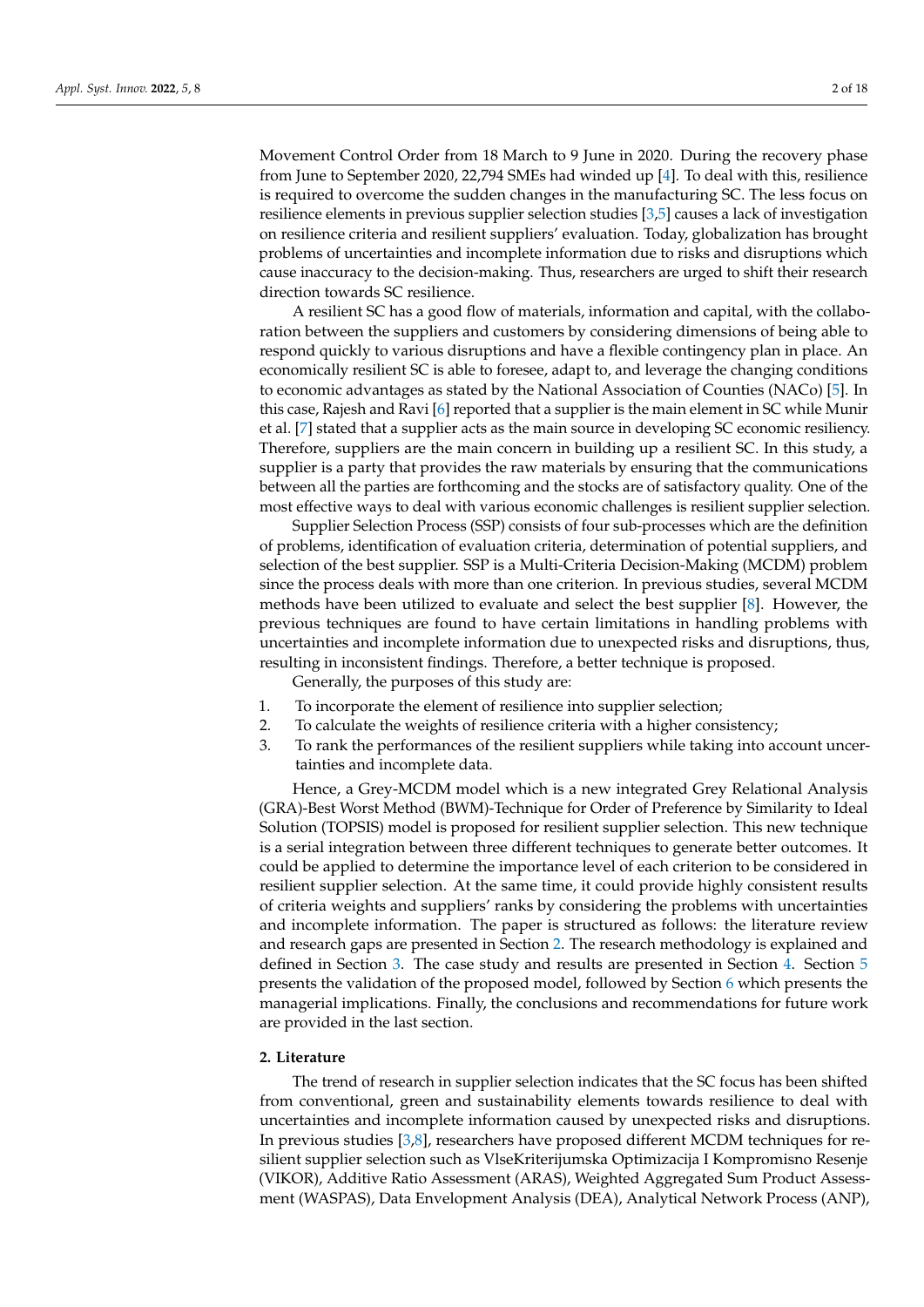Technique for Order of Preference by Similarity to Ideal Solution (TOPSIS), Multi-Choice Goal Programming (MCGP), Fuzzy Inference System (FIS) and Analytical Hierarchy Process (AHP). Some of the latest studies are presented in this section.

Mohammed et al. [\[3\]](#page-15-2) proposed a hybrid MCDM approach towards resilient sourcing. They developed an efficient resilient supplier selection approach based on a new holistic framework that enables the identification of key resilience pillars (RPs) and traditional business criteria (TBC). The outcome was the measurement of the relative importance of TBC and RP by applying the DEMATEL method. This was followed by the integration of Multi-Attributive Border Approximation Area Comparison (MABAC) and Operational Competitiveness Rating Analysis (OCRA) with TOPSIS and VIKOR methods in verifying the suppliers' ranking.

Pramanik et al. [\[9\]](#page-16-5) presented a soft computing approach to mitigate uncertainties in resilient supplier selection. Considering both the tangible and intangible criteria, they presented a new integrated fuzzy AHP and fuzzy ARAS with fuzzy entropy using the linguistic values to solve the supplier selection problem with uncertain data. Fuzzy entropy was used to obtain the entropy weights of the criteria while fuzzy AHP-ARAS was applied to rank the suppliers.

A hybrid model was proposed by Xiong et al. [\[10\]](#page-16-6) for green-resilient supplier selection which integrated BWM, WASPAS, and TOPSIS to select green-resilient suppliers. Firstly, the criteria weights were calculated by BWM and the intuitionistic fuzzy numbers were applied to rank the suppliers. Then, WASPAS-TOPSIS was applied to select the optimal resilient-green supplier.

Hasan et al. [\[11\]](#page-16-7) developed a Decision Support System (DSS) to incorporate imprecise heterogeneous data to rank the resilient suppliers in a logistic 4.0 environment. They induced a triangular fuzzy number from large-scale temporal data by applying the probability-possibility consistency principle. The qualitative attributes were mapped by the fuzzy linguistic variables while the suppliers were ranked by the fuzzy-based TOPSIS method. These ranking scores act as the inputs of the MCGP model to determine the optimal order allocation for the suppliers.

In a latter study conducted by Mohammed [\[12\]](#page-16-8), an integration between a grey theory with DEMATEL-VIKOR was proposed for the resilient supplier selection. After identifying the gresilience criteria, the DEMATEL algorithm was used to determine the importance levels of criteria based on the experts' opinions. The gresilience performances of suppliers were then assessed by using the VIKOR algorithm. Next, the suppliers' performances were revealed and the insights for the gresilience suppliers were discussed.

In another study, Piprani et al. [\[13\]](#page-16-9) employed a two-stage methodology for the supplier selection process. Their aim was to determine the resilient capability factors at different stages of SC disruptions in Pakistan's textile industry. In the first stage, the resilient capability factors were identified through the experts' consultations. In the second stage, the factors needed for the textile industry were ranked by applying AHP.

Parkouhi et al. [\[14\]](#page-16-10) considered two dimensions which were resilience enhancer and resilience reducer in selecting suppliers. The degrees of importance of the criteria were determined using the Grey DEMATEL technique for the two dimensions, while the scores of suppliers were determined using the Grey Simple Additive Weighting (GSAW) technique. The findings showed that customization was the most important enhancer criterion whereas the most significant reducer was the capacity limit of suppliers. Finally, the prioritized resilient suppliers were identified.

Davoudabadi et al. [\[15\]](#page-16-11) presented a new integrated efficiency measurement model for resilient supplier analysis using the Principal Components Analysis (PCA) to reduce the criteria dimensions. Furthermore, DEA was employed to determine the criteria weights and suppliers' ranks. The weights of criteria were simultaneously determined by using the DEA method, entropy index, and judgments of decision-makers.

A resilient-sustainable framework based on the supplier selection indicators was proposed by Amindoust [\[16\]](#page-16-12). A fuzzy set theory has been applied to deal with the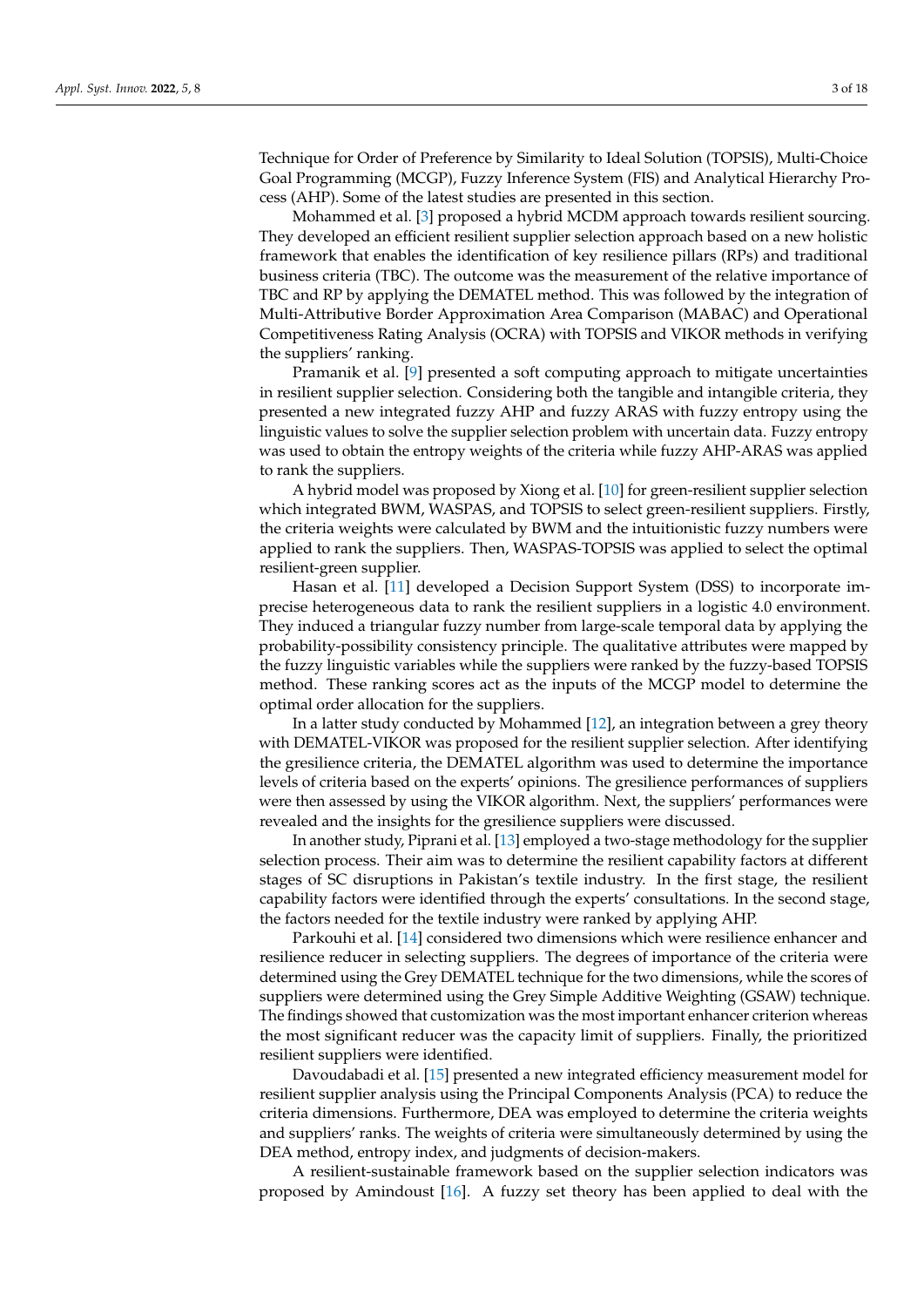uncertainties in supplier selection. Furthermore, a modular FIS was designed to determine the suppliers' affinity indices to the resiliency and sustainability issues. It provided a comprehensive supplier selection model with any number of indicators and suppliers. The outcomes were analyzed using the Assurance Region DEA method (AR-DEA) in determining the indicators' weights and suppliers' ranks.

Some other studies that have applied MCDM methods in resilient supplier selection are summarized in Table [1.](#page-3-0)

**Previous Study MCDM Methods MCDM Methods** Industry Mohammed et al. [\[8\]](#page-16-4) DEMATEL-OCRA-TOPSIS-VIKOR Steel manufacturing Pramanik et al. [\[9\]](#page-16-5) Fuzzy AHP-ARAS Automotive manufacturing Xiong et al. [\[10\]](#page-16-6) Fuzzy BWM-WASPAS-TOPSIS Illustrative example Hasan et al. [\[11\]](#page-16-7) Fuzzy DSS-MCGP Logistics Mohammed [\[12\]](#page-16-8) Grey DEMATEL-VIKOR Chemical manufacturing Piprani et al. [\[13\]](#page-16-9) Fuzzy AHP Textile manufacturing Parkouhi et al. [\[14\]](#page-16-10) Grey DEMATEL-SAW Wood and paper Davoudabadi et al. [\[15\]](#page-16-11) PCA-DEA Illustrative example Amindoust [\[16\]](#page-16-12) **FIS-DEA** Alloy manufacturing Pramanik et al. [\[17\]](#page-16-13) Fuzzy AHP-TOPSIS-QFD General manufacturing Venkatesan and Goh [\[18\]](#page-16-14) Fuzzy AHP-PROMETHEE Numerical experimentation Sahu et al. [\[19\]](#page-16-15) **Fuzzy VIKOR** Empirical example Haldar et al. [\[20\]](#page-16-16) **Fuzzy AHP-QFD** Hypothetical case Vinodh et al. [\[21\]](#page-16-17) **Fuzzy ANP** Electronics manufacturing

<span id="page-3-0"></span>**Table 1.** Review on resilient supplier selection.

As presented in Table [1,](#page-3-0) the fuzzy theory was commonly applied rather than the grey theory to deal with uncertainties in supplier selection. It is evident that AHP and TOPSIS were the most common MCDM methods in resilient supplier selection. Among the industries covered by the previous studies above, the food manufacturing industry has not been considered.

#### *Research Gaps*

Previous researchers revealed that resilience is rare to be incorporated in SC compared to traditional, green and sustainable elements in supplier selection. In the early years, traditional criteria such as cost, quality and lead time were prioritized in selecting suppliers. After some time, the SC focus shifted to the indicators of green supplier evaluation due to the challenges of commensurate environmental degradation, such as the rise of consumer awareness and attendant shift of attitudes to purchasing greener products. Then, the rapid consumption of natural resources and the need for environmental protection led to the focus on SC sustainability by taking into account economic, social and environmental criteria. People are accustomed to surviving in their comfort zones as they enter the globalization period. As a result, there is a lack of preparedness and readiness in dealing with unforeseen risks and disruptions, which pose several important problems to the SC. In achieving the first objective of the study, resilience is incorporated into supplier selection to deal with various SC challenges.

By referring to the literature [\[8–](#page-16-4)[12\]](#page-16-8), AHP and TOPSIS are among the most convenient methodologies to provide the criteria weights and suppliers' ranks since AHP is easy to be applied while TOPSIS provides a scalar value that accounts for the abilities of both the best and the worst alternatives. Peng and Xiao [\[22\]](#page-16-18) and Sun et al. [\[23\]](#page-16-19) pointed out that TOPSIS is a better decision-making technique for choosing alternatives because of its clear and understandable logic. TOPSIS can also deal with qualitative and quantitative problems [\[24\]](#page-16-20). Thus, it is preferred in this study. However, from the perspective of AHP, it becomes complicated when the number of variables is large thus causing inconsistency in experts' judgments. To deal with this, researchers have discovered the Best Worst Method (BWM) as a substitute for weighing the criteria. BWM greatly reduces the complexity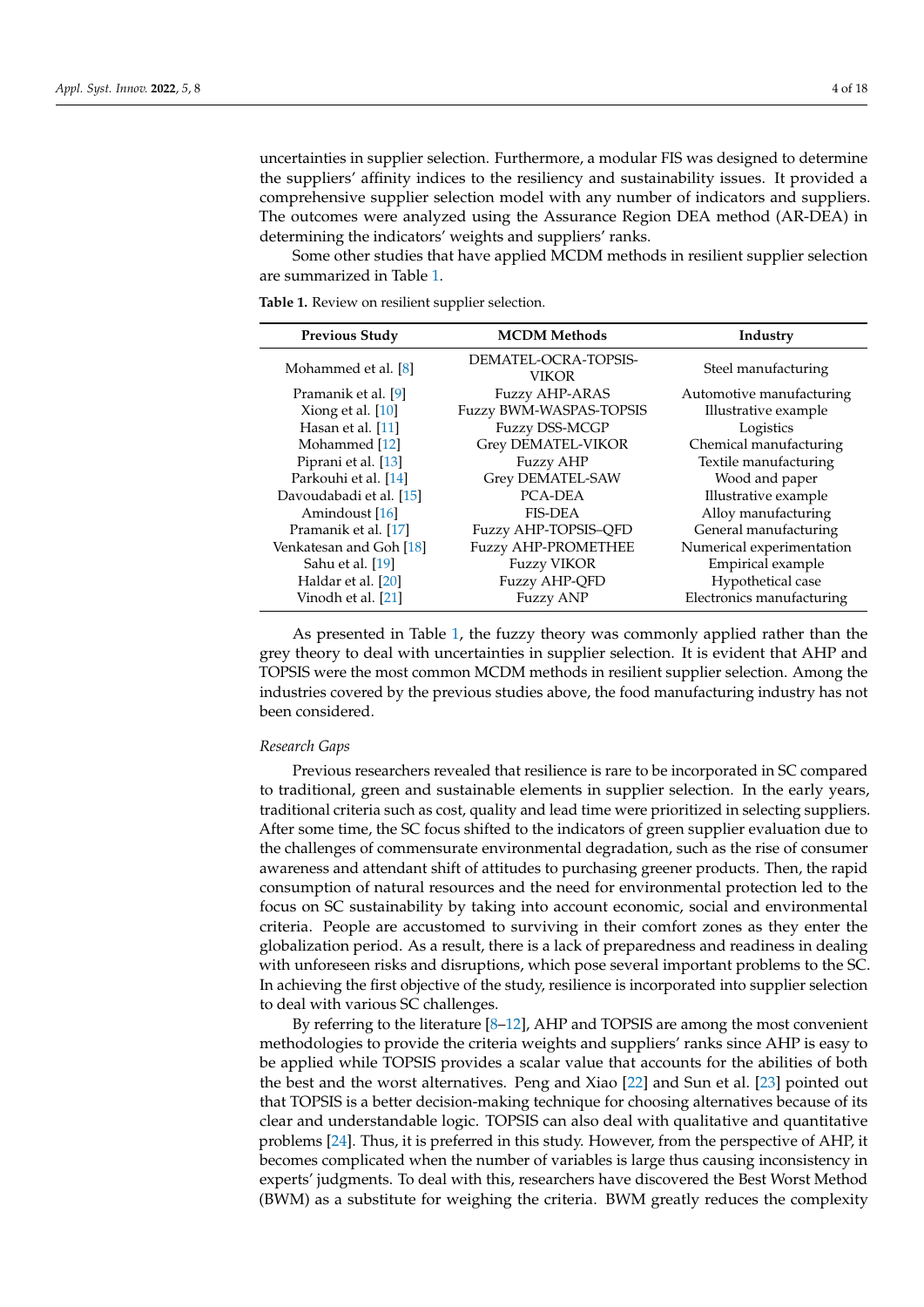of calculation, and through more consistent comparisons, the final result will be more credible [\[25\]](#page-16-21). Due to its simplicity and ability to generate results with greater consistency, BWM has replaced AHP to be integrated with TOPSIS to determine the criteria weights and rank the suppliers in achieving the second objective. BWM is applied in this study for criteria weights calculation based on experts' judgments and to ensure that the results are consistent.

On the other hand, there are problems of uncertainties and incomplete information in the supplier selection process. Unexpected risks and disruptions bring various uncertainties to the SC. In this case, the weights of criteria and the performances of suppliers are usually incommensurate and fuzzy in nature. At the same time, decision-makers may have varying levels of knowledge and opinions when it comes to evaluating the suppliers. In addition, there may be insufficient information due to data confidentiality which causes difficulties for the evaluation process. In this case, the uncertain and incomplete data might limit the function of BWM in producing an accurate result. In previous supplier selection studies [\[9–](#page-16-5)[11](#page-16-7)[,13\]](#page-16-9), the fuzzy-based model was commonly applied to select the suppliers due to its strength to cope with uncertainties. However, in terms of handling incomplete data and information, the grey theory is an appropriate method. One of the major parts of the grey theory is Grey Relational Analysis (GRA) which is suitable for solving problems with complicated interrelationships between multiple factors and variables. In order to fulfill the third objective, GRA is integrated with BWM-TOPSIS to rank the resilient suppliers with the consideration of uncertainties and incomplete data.

Furthermore, this study is an original effort in improving SC resilience by applying GRA-BWM-TOPSIS to execute resilient supplier selection in the food manufacturing industry. This research can help decision-makers to improve the supplier selection process by identifying the most resilient supplier.

#### <span id="page-4-0"></span>**3. Methodology**

In this section, the explanations of the proposed GRA-BWM-TOPSIS model and the research framework for resilient supplier selection are presented.

## *3.1. GRA for Obtaining the Relative Importance of Criteria*

Grey relational analysis (GRA) technique was introduced by Deng [\[26\]](#page-16-22) and has been effectively utilized in solving several MCDM complications. GRA is one of the effective analysis tools of grey theory, with the ability to address imprecise and incomplete information [\[27\]](#page-16-23). It analyzes the similarity relationship between the reference series and alternative series where the best scheme of the decision is the alternative series with the closest similarity to the reference series.

The steps are as follows [\[28\]](#page-16-24):

## 3.1.1. Listing of Questionnaire Responses

Experts' judgments are used to determine the relative importance of each criterion to be applied in the supplier selection process. Table [2](#page-4-1) shows the scoring scale assigned for GRA.

<span id="page-4-1"></span>**Table 2.** GRA scoring scale.

| Preference Level                 | Numeric Value |
|----------------------------------|---------------|
| Equally preferred                |               |
| Equally to moderately preferred  |               |
| Moderately preferred             |               |
| Moderately to strongly preferred |               |
| Strongly preferred               | h             |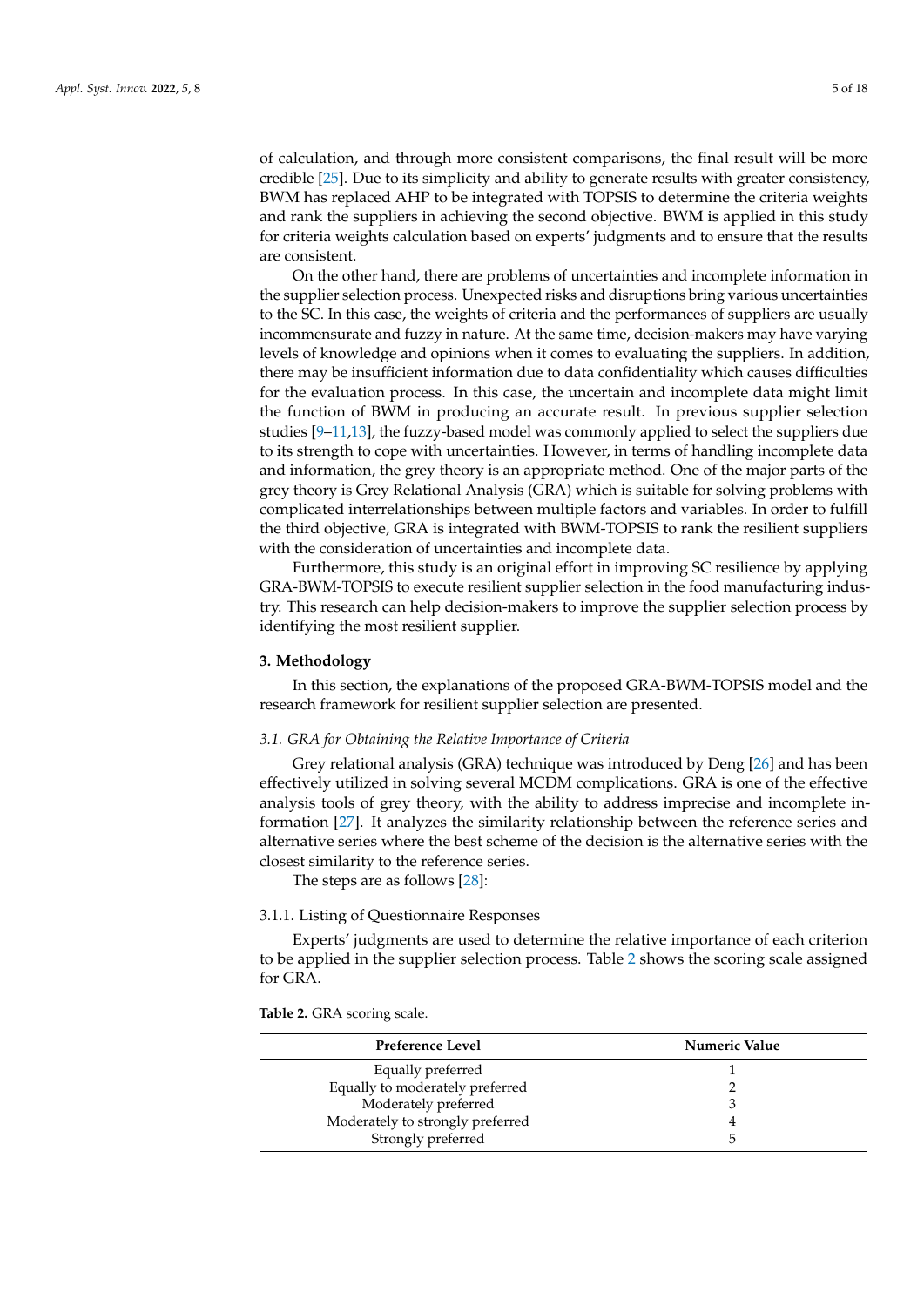A decision matrix  $r_{ij}$  is formed based on the experts' judgments for each criterion using Equation (1).

$$
\mathbf{r}_{ij} = \left[ \begin{array}{ccc} \mathbf{r}_{11} & \cdots & \mathbf{r}_{1n} \\ \vdots & \ddots & \vdots \\ \mathbf{r}_{m1} & \cdots & \mathbf{r}_{mn} \end{array} \right] \quad (1 \leq i \leq m, \ 1 \leq j \leq n) \tag{1}
$$

where i represents respondent and j represents criterion.

3.1.2. Determination of the Reference Score and the Differences from the Reference Score

The results are listed from the experts' responses, and the reference score,  $r_0$  which is the largest value in the decision matrix is determined. Then, the differences between each score,  $r_i$  and  $r_0$  are calculated using Equation (2)

$$
r_0 - r_i(j) = \Delta r_i(j) \tag{2}
$$

3.1.3. Calculation of Grey Relational Coefficient

The grey relational coefficient is calculated based on Equation (3):

$$
Z_{i}(j) = \frac{\Delta \min + p \Delta \max}{\Delta r_{i}(j) + p \Delta \max}
$$
\n(3)

where,

 $\Delta \text{min} = \text{min}_{\forall j} \text{min}_{\forall j} \Delta \text{r}_i(j)$ ,  $\Delta$ max = max<sub>∀i</sub>max<sub>∀j</sub> $\Delta$ r<sub>i</sub>(j)

where p is an identification coefficient.

In general, the value of *p* is set to 0.5 to provide good stability where its function is to increase or decrease the range of the grey relational coefficients.

#### 3.1.4. Determination of Grey Relational Grade

The grey relational grade,  $Y_i$  which is equal to the arithmetic mean of the grey relational coefficients,  $Z_i$  is calculated based on Equation (4). The arithmetic mean of  $Z_i$ determines the final grade of a particular criterion. Thus, the higher the  $Y_i$  grade, the more important is the criterion.

$$
Y_i(j) = \left(\frac{\sum_{i=1}^m Z_i}{m}\right) \tag{4}
$$

where m is the total number of respondents.

### *3.2. BWM for Criteria Weights Calculation*

The preferences of the best criterion over other criteria and other criteria over the worst criterion are determined either using a score between 1 and 9 or its reciprocal. The weights of criteria are computed using Equations (7) and (8). Finally, Equation (9) is applied to calculate the consistency ratio for the results. Table [3](#page-6-0) shows the scoring scale for BWM.

The steps are as follows [\[29,](#page-16-25)[30\]](#page-16-26):

## 3.2.1. Preferences of the Best Criterion over Others and Others over the Worst Criterion

The resulting Best-to-Others (BO) vector,  $A_B$  would be:

$$
A_B = (a_{B1}, a_{B2}, ..., a_{Bn})
$$
 (5)

where  $A_{Bi}$  indicates the importance of the best criterion B over criterion j. Hence,  $A_{BB} = 1$ .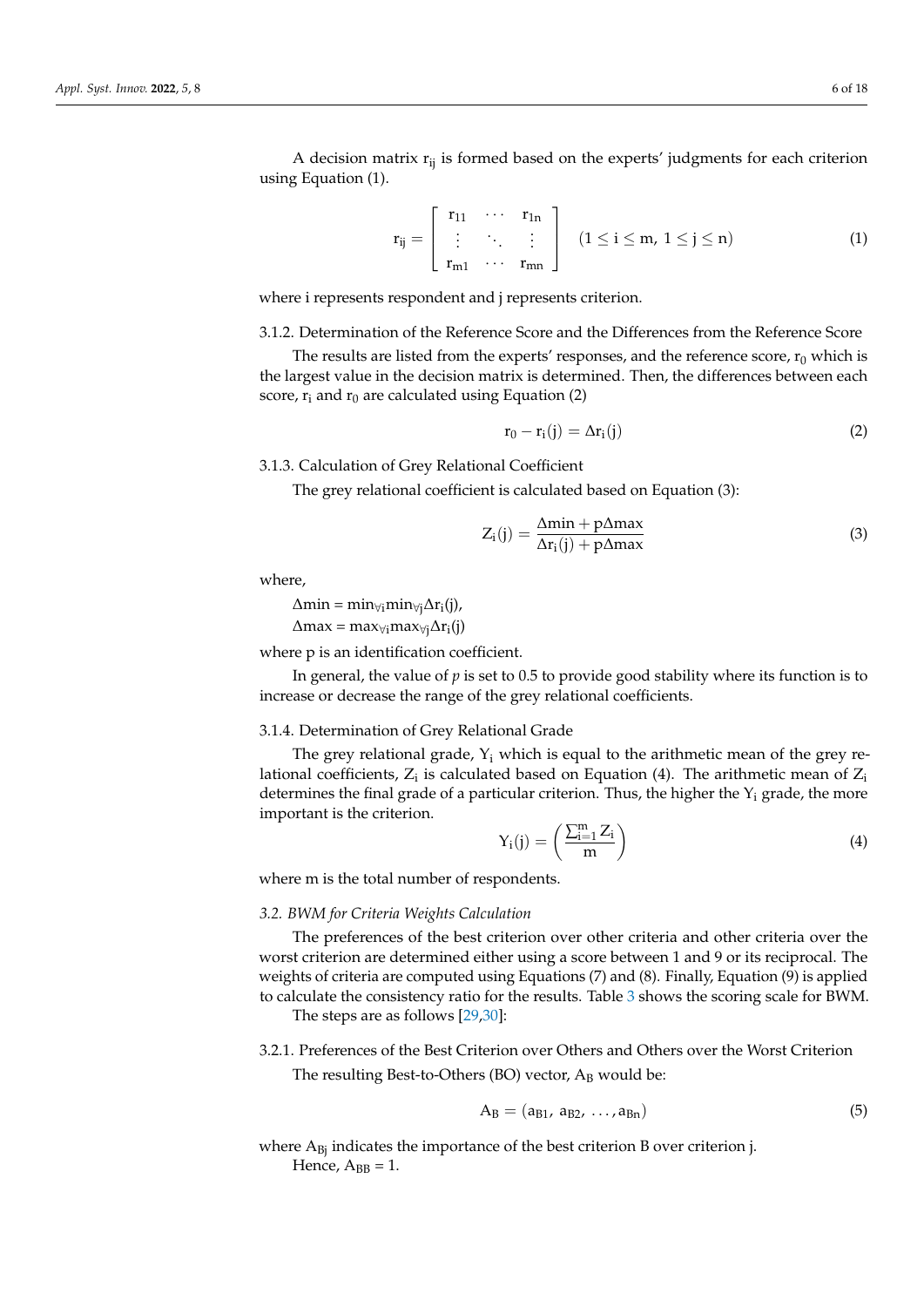The resulting Others-to-Worst (OW) vector,  $A_W$  would be:

$$
A_W = (a_{1W}, a_{2W}, \dots, a_{nW})^T
$$
 (6)

where  $A_{iW}$  indicates the importance of criterion j over the worst criterion W. Hence,  $A_{WW} = 1$ 

<span id="page-6-0"></span>**Table 3.** BWM scoring scale.

| Preference Level    | Numeric Value           |  |  |
|---------------------|-------------------------|--|--|
| Equally             |                         |  |  |
| Weakly              |                         |  |  |
| Moderately          | 3                       |  |  |
| Moderately plus     | 4                       |  |  |
| Strongly            | 5                       |  |  |
| Strongly plus       | 6                       |  |  |
| Very strongly       | 7                       |  |  |
| Very, very strongly | 8                       |  |  |
| Extremely           |                         |  |  |
| Reciprocals         | $(1/9 \text{ to } 8/9)$ |  |  |

# 3.2.2. Computation of Criteria Weights

The optimization model is formulated to find the optimal weights of the criteria,  $\mathrm{w_{j}.}$ To determine the optimal weights, the absolute maximum differences between  $\vert$ w<sup>B</sup>  $\frac{W_B}{W_j} - a_{Bj}$ and  $\Big|$ wj  $\frac{w_j}{w_w} - a_{jW}$  for all j should be minimized, which can be written as:

$$
\underset{\text{j}}{\text{minmax}} \left\{ \left| \frac{w_B}{w_j} - a_B \right|, \left| \frac{w_j}{w_W} - a_j \right| \right\} \tag{7}
$$

Subject to:

$$
\sum_j w_j = 1 w_j \geq 0, \text{ for all } j.
$$

Equation (7) can be converted into the following model:

$$
\min \xi \tag{8}
$$

Subject to:

$$
\left| \frac{w_B}{w_j} - a_{Bj} \right| \le \xi, \text{ for all } j,
$$

$$
\left| \frac{w_j}{w_W} - a_{jW} \right| \le \xi, \text{ for all } j,
$$

$$
\sum_j w_j = 1
$$

$$
w_j \ge 0, \text{ for all } j.
$$

## 3.2.3. Calculation of Consistency Ratio

The level of consistency is calculated using a robust index called consistency ratio, CR:

$$
CR = \frac{\xi^*}{\xi_{\text{max}}} \tag{9}
$$

where  $\xi^*$  is the optimal objective value of the model and  $\xi_{\text{max}}$  is the maximum possible value of ξ. The range of CR is  $[0, 1]$ . The closer the CR to 0, the more consistent are the judgments. In particular,  $CR = 0$  means that the comparisons are cardinally consistent.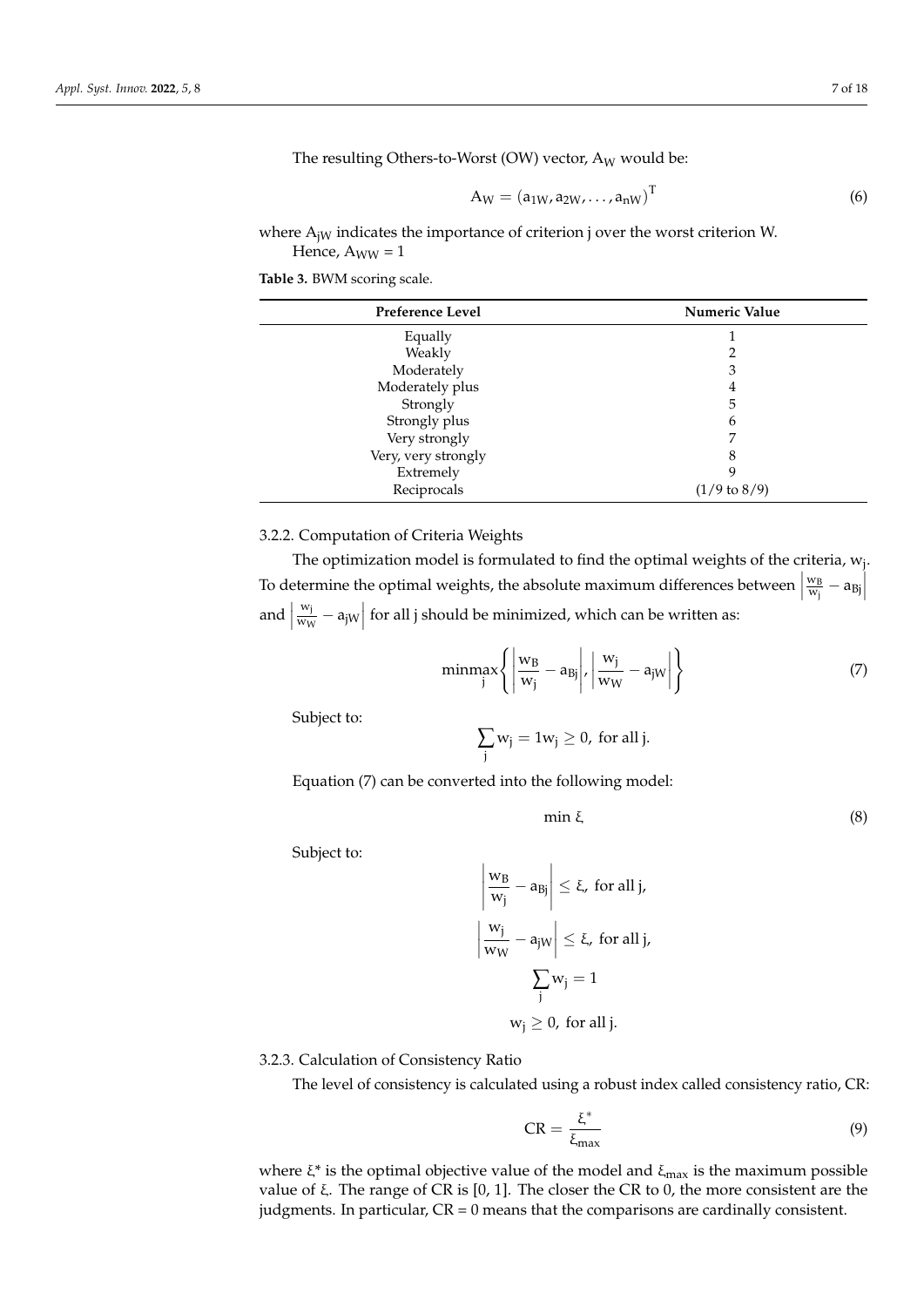### *3.3. TOPSIS for Supplier Ranking*

The Technique for Order of Preference by Similarity to Ideal Solution (TOPSIS) is a MCDM technique introduced by Hwang and Yoon in 1981 [\[31\]](#page-16-27). It aids the decision-makers in organizing and ranking alternatives by comparing their distances from the ideal solution and non-ideal solution. Hwang and Yoon [\[31\]](#page-16-27) later proposed the alternatives' ranking based on the closest distance from the positive ideal solution (PIS) and the furthest distance from the negative ideal solution (NIS). TOPSIS represents the mindset of human choice with a measurable value that accounts for both the ideal and non-ideal choices concurrently [\[32,](#page-16-28)[33\]](#page-17-0). TOPSIS is an easy computation process and its high flexibility allows itself to be applied on various occasions. At the same time, this enables its further extension in multi-objective decision-making [\[34\]](#page-17-1) and group decision-making. Table [4](#page-7-0) tabulates the scoring scale for TOPSIS. The performances of suppliers are evaluated based on Equations (10)–(17).

<span id="page-7-0"></span>

| Table 4. TOPSIS scoring scale. |  |  |
|--------------------------------|--|--|
|                                |  |  |

| Preference Level         | Numeric Value |
|--------------------------|---------------|
| Low                      |               |
|                          |               |
| Below average<br>Average | Ć             |
| Good                     | 4             |
| Excellent                | 5             |

The steps are as follows [\[28\]](#page-16-24):

#### 3.3.1. Formation of Decision Matrix

A decision matrix,  $u_{ii}$  is formed based on experts' opinions as stated below:

$$
u_{ij} = \left[ \begin{array}{ccc} u_{11} & \cdots & u_{1n} \\ \vdots & \ddots & \vdots \\ u_{m1} & \cdots & u_{mn} \end{array} \right] \quad (1 \leq i \leq m, \ 1 \leq j \leq n) \tag{10}
$$

where i represents supplier and j represents criterion.

## 3.3.2. Formation of Standardized Decision Matrix

For the purpose of standardization, the values in the decision matrix are divided by their respective root sum square values.

Standardized Decision matrix,  $U_{ii}$  is formed based on experts' opinions as stated below:

$$
U_{ij} = \frac{u_{ij}}{\sqrt{\sum_{j=1}^{n} (u_{ij})^2}} \quad (1 \leq i \leq m, \ 1 \leq j \leq n)
$$
 (11)

## 3.3.3. Calculation of Weighted Standardized Decision Matrix

Weighted standardized decision matrix,  $v_{ij}$  is formed by multiplying the standardized decision matrix with the criteria weights, w<sub>j</sub>.

$$
v_{ij} = U_{ij} w_j \quad (1 \le i \le m, \ 1 \le j \le n)
$$
\n
$$
(12)
$$

where  $w_j$  represents criteria weight and  $\sum_{j=1}^{n} w_j = 1$ .

3.3.4. Determination of Positive Ideal Solution (PIS) and Negative Ideal Solution (NIS)

The maximum value for each criterion is the PIS whereas the minimum value for each criterion is the NIS.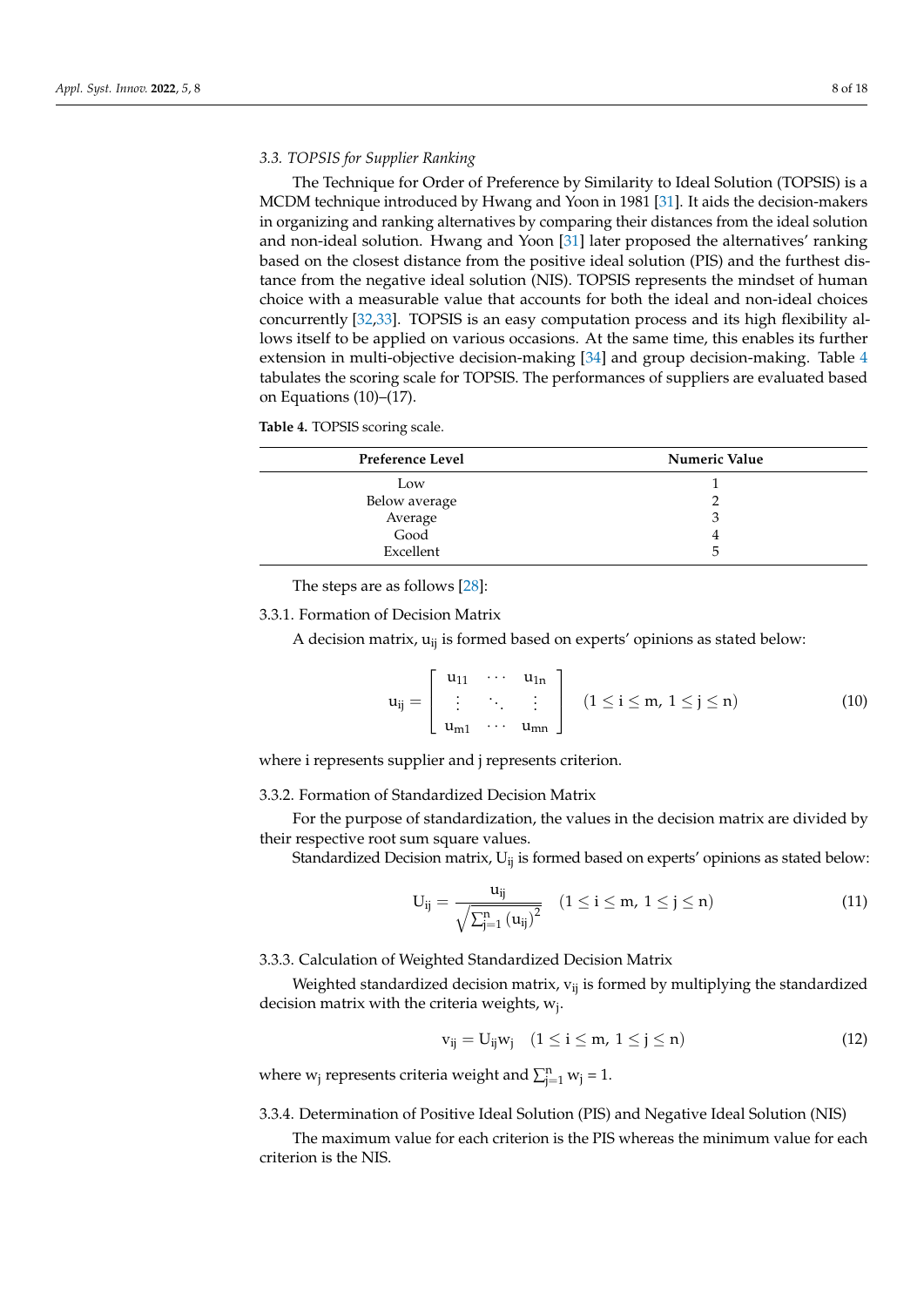PIS, V<sup>+</sup> can be expressed as:

$$
V^+ = (v_1^+, v_2^+ \dots, v_n^+) = \left\{ \left( \max_{i} v_{ij} | j \in J \right), \left( \min_{i} v_{ij} | j \in J' \right) \right\}
$$
(13)

NIS, V<sup>−</sup> can be expressed as:

$$
V^- = (v_1^-, v_2^- \dots, v_n^-) = \left\{ \left( \max_i v_{ij} | j \in J \right), \left( \min_i v_{ij} | j \in J' \right) \right\}
$$
(14)

where J is associated with the benefit criteria, and J' is associated with the cost criteria;

$$
i=1,\ldots,m; j=1,\ldots,n
$$

3.3.5. Calculation of Distance of Separation from the PIS and NIS

The separation of each alternative from the PIS,  $d_i^+$  is given as:

$$
d_i^+ = \sqrt{\sum_{j=1}^n (v_{ij} - v_j^+)^2}, \ i = 1, ..., m
$$
 (15)

The separation of each alternative from the NIS,  $d_i^-$  is given as:

$$
d_{i}^{-} = \sqrt{\sum_{j=1}^{n} (v_{ij} - v_{j}^{-})^{2}}, i = 1,...,m
$$
 (16)

## 3.3.6. Calculation of Relative Closeness Coefficient

The relative closeness of the i-th supplier,  $F_i$  with respect to  $V^+$  is defined as:

$$
F_i = \frac{d_i^-}{d_i^- + d_i^+}
$$
 (17)

where  $(0 \le F_i \le 1)$ ,  $i = 1, ..., m$ .

## 3.3.7. Ranking of Suppliers

By comparing the relative closeness coefficients, the suppliers' priorities are ranked. The larger the relative closeness coefficient, the better the selected supplier.

### *3.4. Proposed Framework of GRA-BWM-TOPSIS*

The integrated model consists of three phases as presented in Figure [1.](#page-9-1) The first main part of the model is the identification and definition of the appropriate resilience criteria. These criteria are first collected from the related literature and then refined based on the SC requirements. A group of experts is selected from the case company to execute the data collection. The experts' judgments are gathered and the importance levels of each criterion are obtained using GRA in phase 1. Then, the weight of each criterion is determined by applying BWM and the consistency ratio is calculated at the end of phase 2. After computing the weights, the evaluation of suppliers is carried out by applying TOPSIS in phase 3. In this phase, the experts are requested to provide their opinions about the suppliers based on each resilience criterion.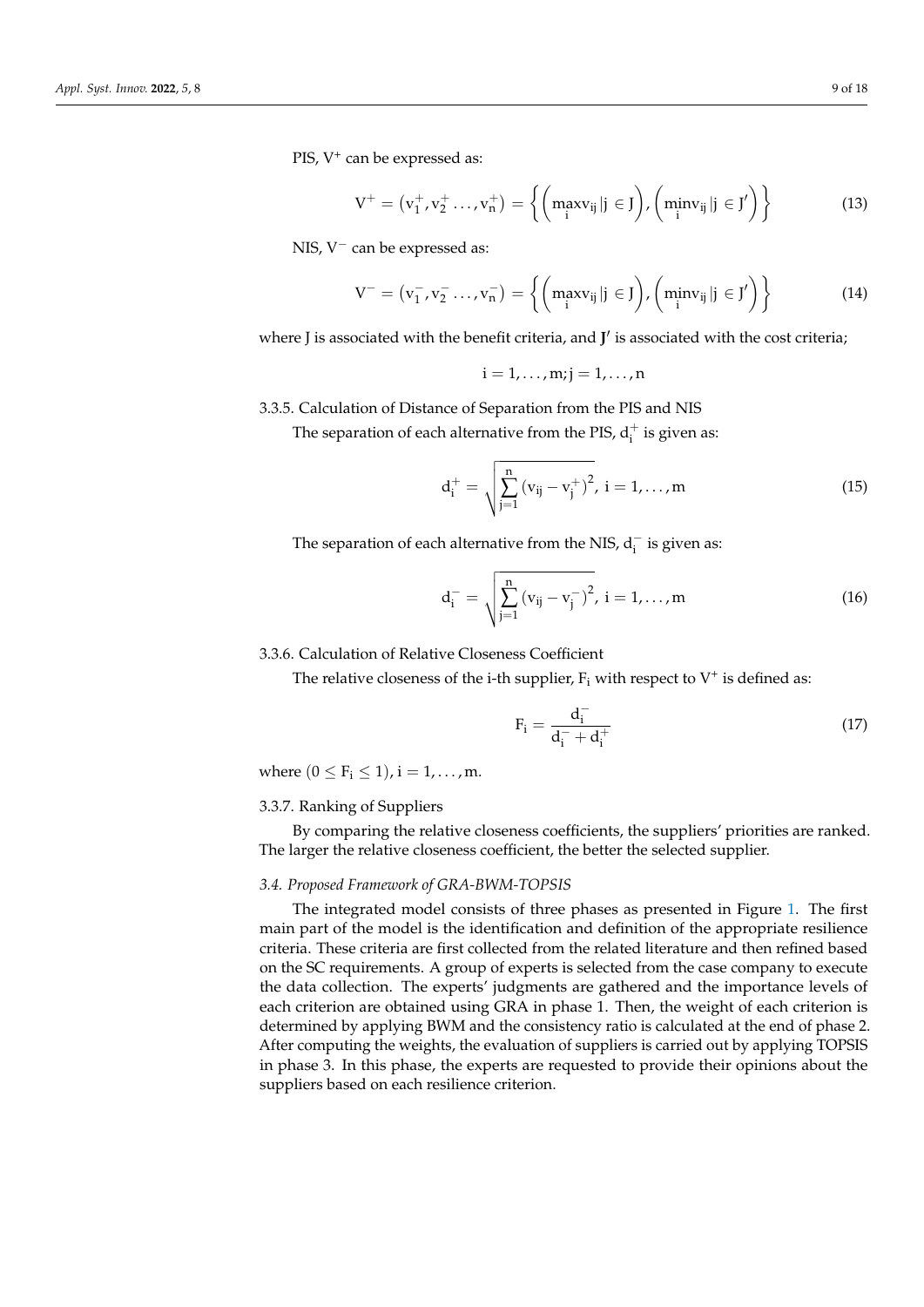<span id="page-9-1"></span>

**Figure 1.** Proposed framework of GRA-BWM-TOPSIS.

### <span id="page-9-0"></span>**4. Case Study**

The COVID-19 pandemic has brought a far-reaching global impact upon SC logistics, suppliers, and workforces especially in the manufacturing industries. As a result, there was a combination of typical and painful remedies against financial insolvency such as employee layoffs and budget cuts which finally ended up with bankruptcy [\[35\]](#page-17-2). However, Food and Agriculture Organization (FAO) [\[36\]](#page-17-3) stated that the food manufacturing industry is slightly different from others because it works on the daily essential needs. In this case, factory closures have ramifications for the food manufacturing supply chain. If one of the factories closes, those who work there might lost their jobs and go hungry, whereas if the suppliers and manufacturers become infected, more people are at risk [\[37\]](#page-17-4). This demonstrates that the food manufacturing industry faces a variety of challenges, hence resilience is vital to be incorporated in the SC. Previously, the case company focused less on the element of resilience, resulting in the post-pandemic impact on its SC. Currently, the management level is shifting its main focus towards resilience in selecting suppliers to cope with the economic challenges. The proposed criteria and the new technique were applied in the case company to verify their effectiveness. This study presents a list of 7 resilience criteria to assess 10 suppliers' performances in improving the SC performance of the company. The most common criteria from previous supplier selection studies [\[3](#page-15-2)[,10–](#page-16-6)[13\]](#page-16-9) were combined to form a new set of resilience criteria. In this case, six common resilience criteria have been discovered based on previous research. However, there was a lack of financial consideration which was experienced by the case company. Financial concern tends to be one of the important factors in selecting suppliers since financial issues are often the root cause of deteriorating supplier performance, and suppliers often try to hide it from customers and buyers. Therefore, financial stability was proposed as one of the resilience criteria for this case study.

Table [5](#page-10-0) shows the set of resilience criteria with their respective definitions to assess the suppliers.

### *4.1. Data Collection*

After defining the resilience criteria, five expert Respondents (R) which are the Supply Chain manager (Female, 10-year experience), Quality manager (Male, 20-year experience), Production manager (Male, 15-year experience), Procurement manager (Female, 14-year experience) and Finance manager (Male, 18-year experience) from the case company were requested to give their judgments on the importance levels of the criteria, and the suppliers' performances based on the scoring scales assigned, respectively. All of them owned a bachelor's degree except the Supply Chain manager with a Master degree. As shown in Table [5,](#page-10-0) the seven resilience Criteria  $(C)$  were Quality  $(C1)$ , Lead Time  $(C2)$ , Cost  $(C3)$ , Flexibility (C4), Visibility (C5), Responsiveness (C6) and Financial Stability (C7). For this case study, 10 Suppliers (S) were evaluated based on the criteria. Tables [6](#page-10-1)[–9](#page-10-2) present the data collected for each phase.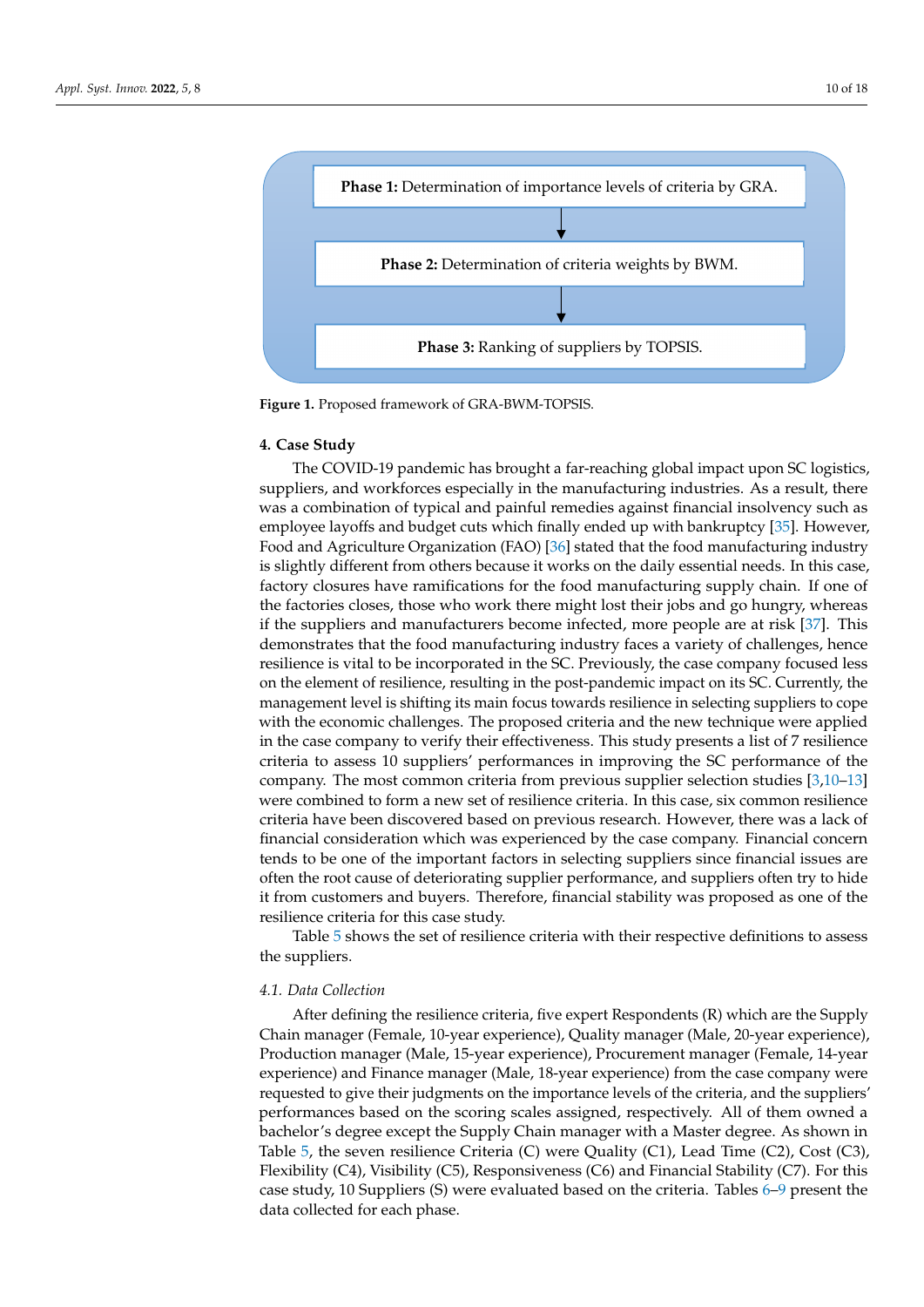|    | Criteria            | Definition                                                                                |
|----|---------------------|-------------------------------------------------------------------------------------------|
| C1 | Quality             | Ability to meet or exceed customers' expectations.<br>[3,6,11,12,14,16,18,19,21,38]       |
| C2 | Lead Time           | Time taken from releasing an order to receiving the materials.<br>[3.11.12.14.16.19.21]   |
| C3 | Cost                | Total SC cost contributed by a supplier in operating a SC.<br>$[6.10 - 12.14.16.18 - 20]$ |
| C4 | Flexibility         | Readiness to react to different supply chain turbulences.<br>$[3,6,9,11-14,16,18,19,21]$  |
| C5 | Visibility          | Transparency in sharing relevant business information.<br>[3,6.9,11,13,18,38]             |
| C6 | Responsiveness      | Ability to respond to customer demands in a minimal time.<br>[6,10,13,15,16,19,21]        |
| C7 | Financial Stability | Ability to have positive and growing cash flow.<br>[9, 14, 16, 21, 38]                    |

<span id="page-10-0"></span>**Table 5.** Resilience criteria.

<span id="page-10-1"></span>**Table 6.** Experts' opinions on criteria for GRA (Phase 1).

|    | $\mathbb C$ 2 | C3            | C <sub>4</sub> | C5           | C6            | C7 |
|----|---------------|---------------|----------------|--------------|---------------|----|
| R1 |               | $\mathcal{D}$ |                | <sub>5</sub> | $\mathcal{D}$ |    |
| R2 |               |               | 3              |              | 4             |    |
| R3 |               |               |                |              | 4             |    |
| R4 |               | $\mathcal{L}$ | $\mathcal{R}$  | .5           | 3             | .5 |
| R5 |               | $\mathbf{A}$  | h.             |              |               | h  |

**Table 7.** Experts' opinions on comparison of best criterion over others for BWM (Phase 2).

| <b>Best to</b><br>Others | ~<br>ີ | ີ | r<br>ີ | C4 | C5 | ֊ |
|--------------------------|--------|---|--------|----|----|---|
| C3                       |        |   |        |    |    | ∼ |

**Table 8.** Experts' opinions on comparison of others over worst criterion for BWM (Phase 2).

| <b>Others to Worst</b>   |  |
|--------------------------|--|
|                          |  |
| C <sub>2</sub>           |  |
| C <sub>3</sub>           |  |
| C4                       |  |
| C5                       |  |
| C <sub>6</sub>           |  |
| $\overline{\phantom{a}}$ |  |

<span id="page-10-2"></span>**Table 9.** Average experts' opinions on suppliers for TOPSIS (Phase 3).

|                | S1  | S <sub>2</sub> | S <sub>3</sub> | S4  | S5  | S6  | S7  | S8  | S9  | <b>S10</b> |
|----------------|-----|----------------|----------------|-----|-----|-----|-----|-----|-----|------------|
| C1             | 3.8 | 3.8            | 4.2            | 3.8 | 3.8 | 4.0 | 3.8 | 3.4 | 3.8 | 4.2        |
| C <sub>2</sub> | 2.8 | 2.4            | 2.6            | 4.2 | 3.6 | 3.6 | 4.4 | 2.8 | 3.2 | 3.6        |
| C <sub>3</sub> | 2.6 | 3.6            | 4.0            | 4.2 | 4.0 | 3.0 | 3.6 | 2.6 | 3.0 | 4.0        |
| C <sub>4</sub> | 3.2 | 3.2            | 3.6            | 4.2 | 4.2 | 3.2 | 3.4 | 3.0 | 3.6 | 4.2        |
| C <sub>5</sub> | 3.2 | 3.6            | 4.0            | 4.4 | 3.8 | 4.0 | 4.0 | 3.4 | 4.2 | 3.6        |
| C <sub>6</sub> | 2.8 | 3.6            | 4.2            | 4.4 | 4.0 | 3.6 | 3.6 | 2.6 | 3.8 | 3.6        |
| C <sub>7</sub> | 2.0 | 3.3            | 4.3            | 5.0 | 4.0 | 2.7 | 3.0 | 2.3 | 3.3 | 3.7        |
|                |     |                |                |     |     |     |     |     |     |            |

## *4.2. Weights Calculation*

 $\overline{a}$  $\overline{a}$ 

In this phase, five experts' opinions on the criteria were collected, and the grey relational grades (GRG) which are the importance levels were determined using GRA as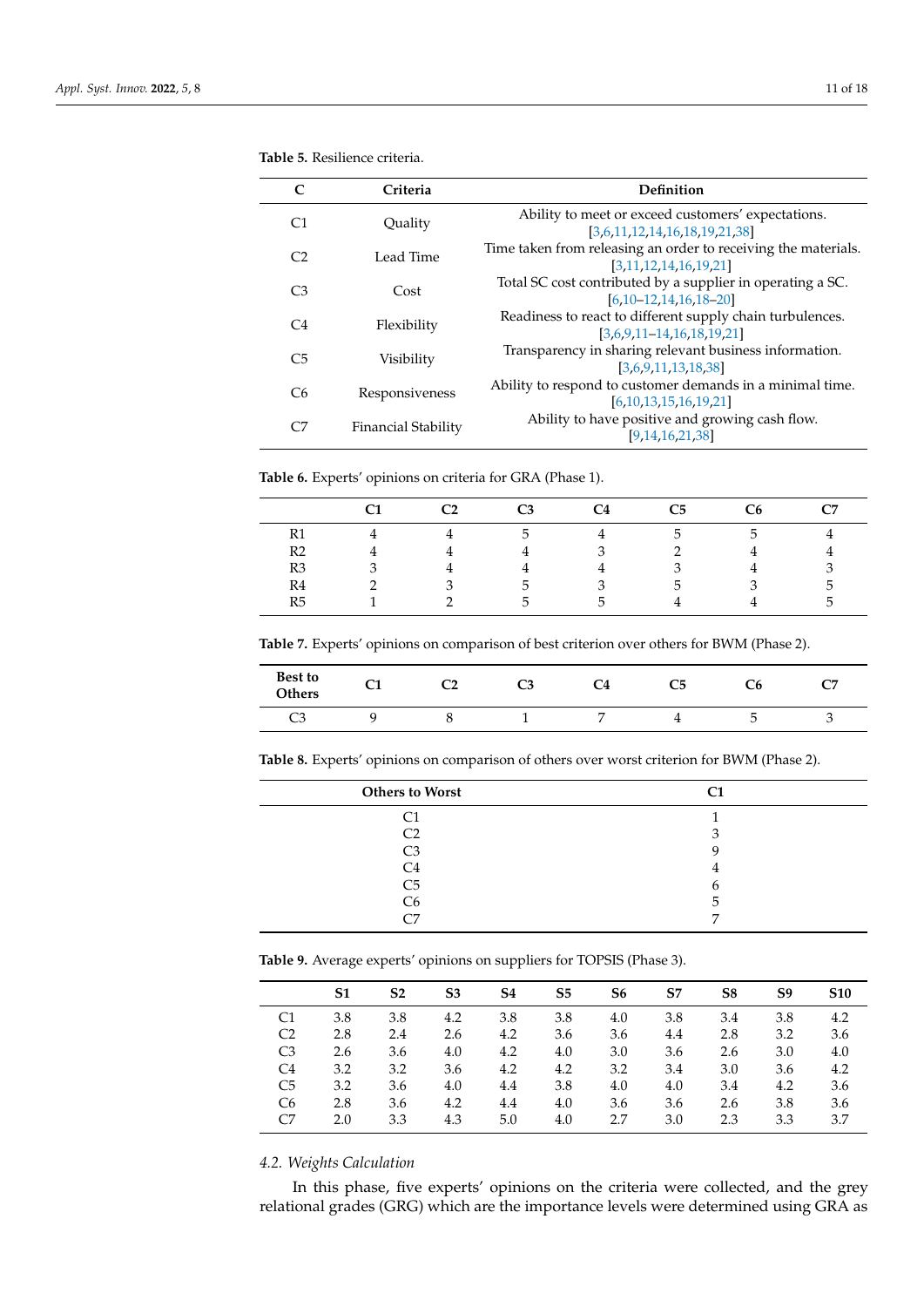shown in Table [10.](#page-11-0) Following this, the weights of each criterion were computed using BWM as illustrated in Table [11.](#page-11-1) The result consistency was then determined by calculating the consistency ratio as shown in Table [12.](#page-11-2) To ensure the consistency, the consistency ratio should be close to 0.

| ∽           |        |        | C3     | C4          | C5     |        | C7     |
|-------------|--------|--------|--------|-------------|--------|--------|--------|
| GRG<br>Rank | 0.5133 | 0.5800 | 0.8667 | 0.6667<br>∽ | 0.7133 | 0.7000 | 0.7667 |

<span id="page-11-0"></span>**Table 10.** Grey relational grade and rank for each criterion.

<span id="page-11-1"></span>**Table 11.** Weights of criteria.

|                | Weights |
|----------------|---------|
| C1             | 0.0367  |
| C <sub>2</sub> | 0.0643  |
| C <sub>3</sub> | 0.4225  |
| C <sub>4</sub> | 0.0735  |
| C <sub>5</sub> | 0.1286  |
| C <sub>6</sub> | 0.1029  |
| C7             | 0.1715  |
|                |         |

### <span id="page-11-2"></span>**Table 12.** Consistency test.

| $T$ oncicta<br>`ency ratio | n na |
|----------------------------|------|
|                            |      |

### *4.3. Ranking of Suppliers*

After the determination of criteria weights, the experts were requested to evaluate the performance of each supplier based on each resilience criterion. By using the scoring scale, a decision matrix was created. Table [13](#page-11-3) shows the decision matrix on suppliers obtained from the experts' judgments with the root mean squares (RSS) for each supplier. Then, a standardized decision matrix was formed in Table [14.](#page-12-0) Table [15](#page-12-1) illustrates the weighted standardized decision matrix by multiplying the criteria weights generated by BWM with the standardized decision matrix. After obtaining the weighted standardized decision matrix, the PIS and NIS were identified by applying TOPSIS. Lastly, the suppliers were ranked based on the relative closeness coefficients, F. Table [16](#page-12-2) presents the results of the  $d_i^+$ ,  $d_i^-$ , sum of  $d_i^+$  and  $d_i^-$ ,  $F_i$  and rank of the suppliers.

<span id="page-11-3"></span>**Table 13.** Average experts' opinions on suppliers for TOPSIS (Phase 3).

|                 | C1  | C <sub>2</sub> | C <sub>3</sub> | C <sub>4</sub> | C <sub>5</sub> | C <sub>6</sub> | C7  | <b>RSS</b> |
|-----------------|-----|----------------|----------------|----------------|----------------|----------------|-----|------------|
| S <sub>1</sub>  | 3.8 | 2.8            | 2.6            | 3.2            | 3.2            | 2.8            | 2.0 | 7.8333     |
| S <sub>2</sub>  | 3.8 | 4.2            | 4.2            | 4.2            | 4.4            | 4.4            | 5.0 | 11.4490    |
| S <sub>3</sub>  | 4.2 | 2.6            | 4.0            | 3.6            | 4.0            | 4.2            | 4.3 | 10.2708    |
| S <sub>4</sub>  | 3.0 | 2.4            | 3.6            | 3.2            | 3.6            | 3.6            | 3.3 | 8.6470     |
| S <sub>5</sub>  | 3.8 | 3.6            | 4.0            | 4.2            | 3.8            | 4.0            | 4.0 | 10.3673    |
| S <sub>6</sub>  | 3.4 | 2.8            | 2.6            | 3.0            | 3.4            | 2.6            | 2.3 | 7.6662     |
| S7              | 3.8 | 4.4            | 3.6            | 3.4            | 4.0            | 3.6            | 3.0 | 9.8122     |
| S <sub>8</sub>  | 4.0 | 3.6            | 3.0            | 3.2            | 4.0            | 3.6            | 2.7 | 9.1897     |
| S <sub>9</sub>  | 3.8 | 3.2            | 3.0            | 3.6            | 4.2            | 3.8            | 3.3 | 9.4663     |
| S <sub>10</sub> | 4.2 | 3.6            | 4.0            | 4.2            | 3.6            | 3.6            | 3.7 | 10.1907    |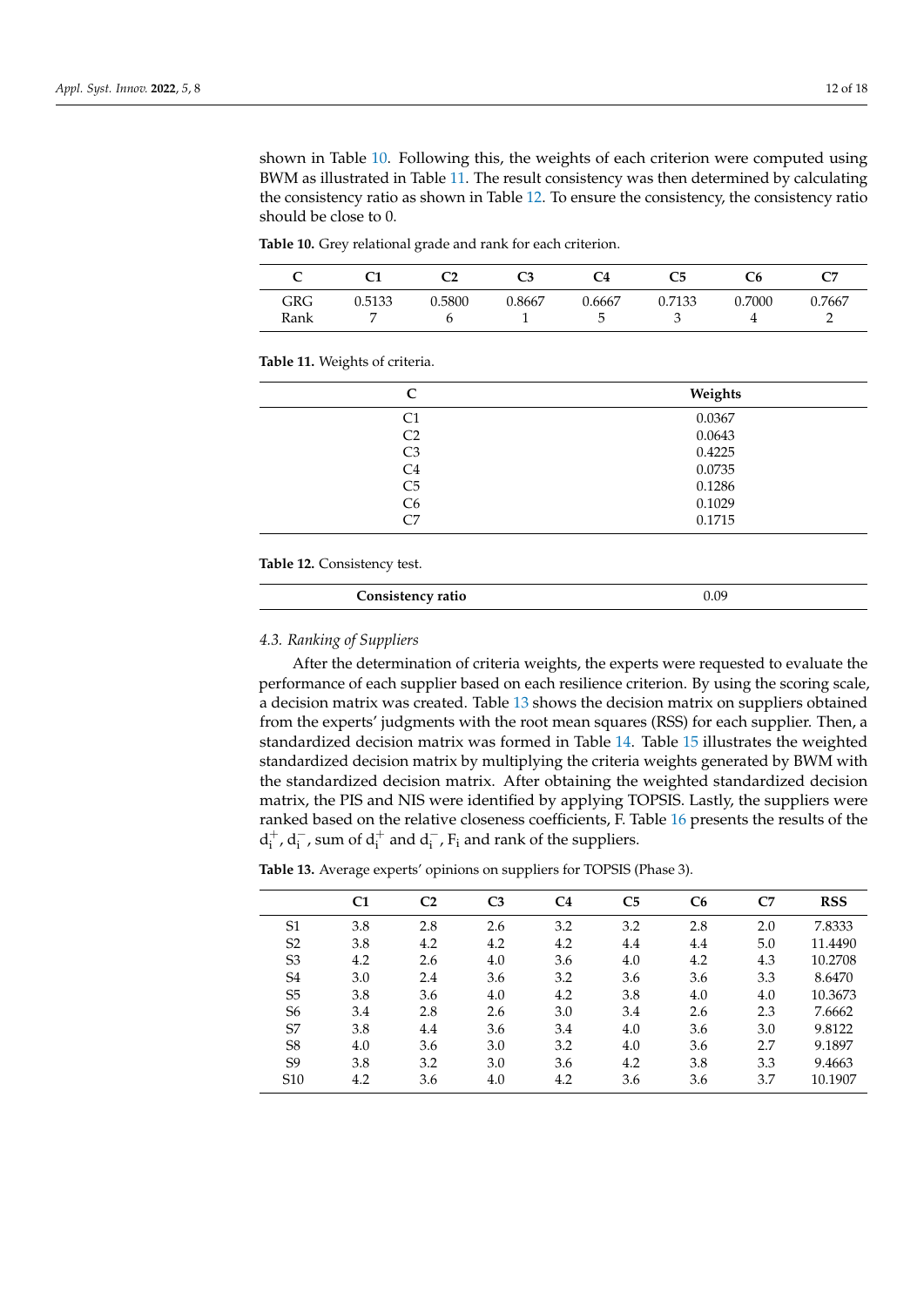| W               | 0.0367         | 0.0643         | 0.4225         | 0.0735         | 0.1286         | 0.1029         | 0.1715 |
|-----------------|----------------|----------------|----------------|----------------|----------------|----------------|--------|
|                 | C <sub>1</sub> | C <sub>2</sub> | C <sub>3</sub> | C <sub>4</sub> | C <sub>5</sub> | C <sub>6</sub> | C7     |
| S1              | 0.4851         | 0.3574         | 0.3319         | 0.4085         | 0.4085         | 0.3574         | 0.2553 |
| S <sub>2</sub>  | 0.3319         | 0.3668         | 0.3668         | 0.3668         | 0.3843         | 0.3843         | 0.4367 |
| S <sub>3</sub>  | 0.4089         | 0.2531         | 0.3895         | 0.3505         | 0.3895         | 0.4089         | 0.4187 |
| S <sub>4</sub>  | 0.3469         | 0.2776         | 0.4163         | 0.3701         | 0.4163         | 0.4163         | 0.3816 |
| S <sub>5</sub>  | 0.3665         | 0.3472         | 0.3858         | 0.4051         | 0.3665         | 0.3858         | 0.3858 |
| S <sub>6</sub>  | 0.4435         | 0.3652         | 0.3392         | 0.3913         | 0.4435         | 0.3392         | 0.3000 |
| S7              | 0.3873         | 0.4484         | 0.3669         | 0.3465         | 0.4077         | 0.3669         | 0.3057 |
| S <sub>8</sub>  | 0.4353         | 0.3917         | 0.3265         | 0.3482         | 0.4353         | 0.3917         | 0.2938 |
| S <sub>9</sub>  | 0.4014         | 0.3380         | 0.3169         | 0.3803         | 0.4437         | 0.4014         | 0.3486 |
| S <sub>10</sub> | 0.4121         | 0.3533         | 0.3925         | 0.4121         | 0.3533         | 0.3533         | 0.3631 |

<span id="page-12-0"></span>**Table 14.** Standardized decision matrix with respective criteria weights.

<span id="page-12-1"></span>**Table 15.** Weighted standardized decision matrix with respective PIS and NIS.

|                 | C1     | C <sub>2</sub> | C <sub>3</sub> | C <sub>4</sub> | C <sub>5</sub> | C <sub>6</sub> | C7     |
|-----------------|--------|----------------|----------------|----------------|----------------|----------------|--------|
| S <sub>1</sub>  | 0.0178 | 0.0230         | 0.1402         | 0.0300         | 0.0525         | 0.0368         | 0.0438 |
| S <sub>2</sub>  | 0.0122 | 0.0236         | 0.1550         | 0.0270         | 0.0494         | 0.0395         | 0.0749 |
| S <sub>3</sub>  | 0.0150 | 0.0163         | 0.1646         | 0.0258         | 0.0501         | 0.0421         | 0.0718 |
| S <sub>4</sub>  | 0.0127 | 0.0178         | 0.1759         | 0.0272         | 0.0535         | 0.0428         | 0.0654 |
| S <sub>5</sub>  | 0.0135 | 0.0223         | 0.1630         | 0.0298         | 0.0471         | 0.0397         | 0.0662 |
| S <sub>6</sub>  | 0.0163 | 0.0235         | 0.1433         | 0.0288         | 0.0570         | 0.0349         | 0.0515 |
| S7              | 0.0142 | 0.0288         | 0.1550         | 0.0255         | 0.0524         | 0.0378         | 0.0524 |
| S <sub>8</sub>  | 0.0160 | 0.0252         | 0.1379         | 0.0256         | 0.0560         | 0.0403         | 0.0504 |
| S <sub>9</sub>  | 0.0147 | 0.0217         | 0.1339         | 0.0280         | 0.0571         | 0.0413         | 0.0598 |
| S <sub>10</sub> | 0.0151 | 0.0227         | 0.1658         | 0.0303         | 0.0454         | 0.0364         | 0.0623 |
| V+              | 0.0178 | 0.0288         | 0.1759         | 0.0303         | 0.0571         | 0.0428         | 0.0749 |
| $V -$           | 0.0122 | 0.0163         | 0.1339         | 0.0255         | 0.0454         | 0.0349         | 0.0438 |

<span id="page-12-2"></span>**Table 16.** Computation of results.

|                 | $d_i^+$ | $d_i$  | $d_i^+ + d_i^-$ | $F_i$  | Rank           |
|-----------------|---------|--------|-----------------|--------|----------------|
| S <sub>1</sub>  | 0.0483  | 0.0138 | 0.0621          | 0.2222 | 10             |
| S <sub>2</sub>  | 0.0240  | 0.0388 | 0.0628          | 0.6178 | 5              |
| S <sub>3</sub>  | 0.0193  | 0.0425 | 0.0618          | 0.6877 | $\overline{2}$ |
| S <sub>4</sub>  | 0.0161  | 0.0486 | 0.0647          | 0.7512 |                |
| S <sub>5</sub>  | 0.0203  | 0.0378 | 0.0581          | 0.6506 | 3              |
| S <sub>6</sub>  | 0.0413  | 0.0190 | 0.0603          | 0.3151 | 8              |
| S7              | 0.0320  | 0.0271 | 0.0591          | 0.4585 | 6              |
| S <sub>8</sub>  | 0.0457  | 0.0172 | 0.0629          | 0.2734 | 9              |
| S <sub>9</sub>  | 0.0454  | 0.0218 | 0.0672          | 0.3244 | 7              |
| S <sub>10</sub> | 0.0220  | 0.0379 | 0.0599          | 0.6327 | 4              |

## *4.4. Discussion*

A food manufacturing company with the financial problem caused by the COVID-19 pandemic was selected to be assessed by the proposed model. In this case, 10 suppliers of the company were evaluated based on seven resilience criteria which were Quality (C1), Lead Time (C2), Cost (C3), Flexibility (C4), Visibility (C5), Responsiveness (C6) and Financial Stability (C7). Based on the proposed model, the results were generated and analyzed. In Table [10,](#page-11-0) GRA was applied to identify the importance level of each resilience criterion. The outcomes show that C3 which is Cost has the highest grey relational grade of 0.8667 at the 1st rank among the criteria, followed by C7, C5, C6, C4, C2 and lastly C1 with the lowest grade of 0.5133. The higher the grey relational grade, the more crucial is the criterion to be considered in the selection process. This implies that C3 is the most important criterion whereas C1 is the least important criterion to be applied for resilient supplier selection. By applying BWM, the best and the worst criteria were determined and the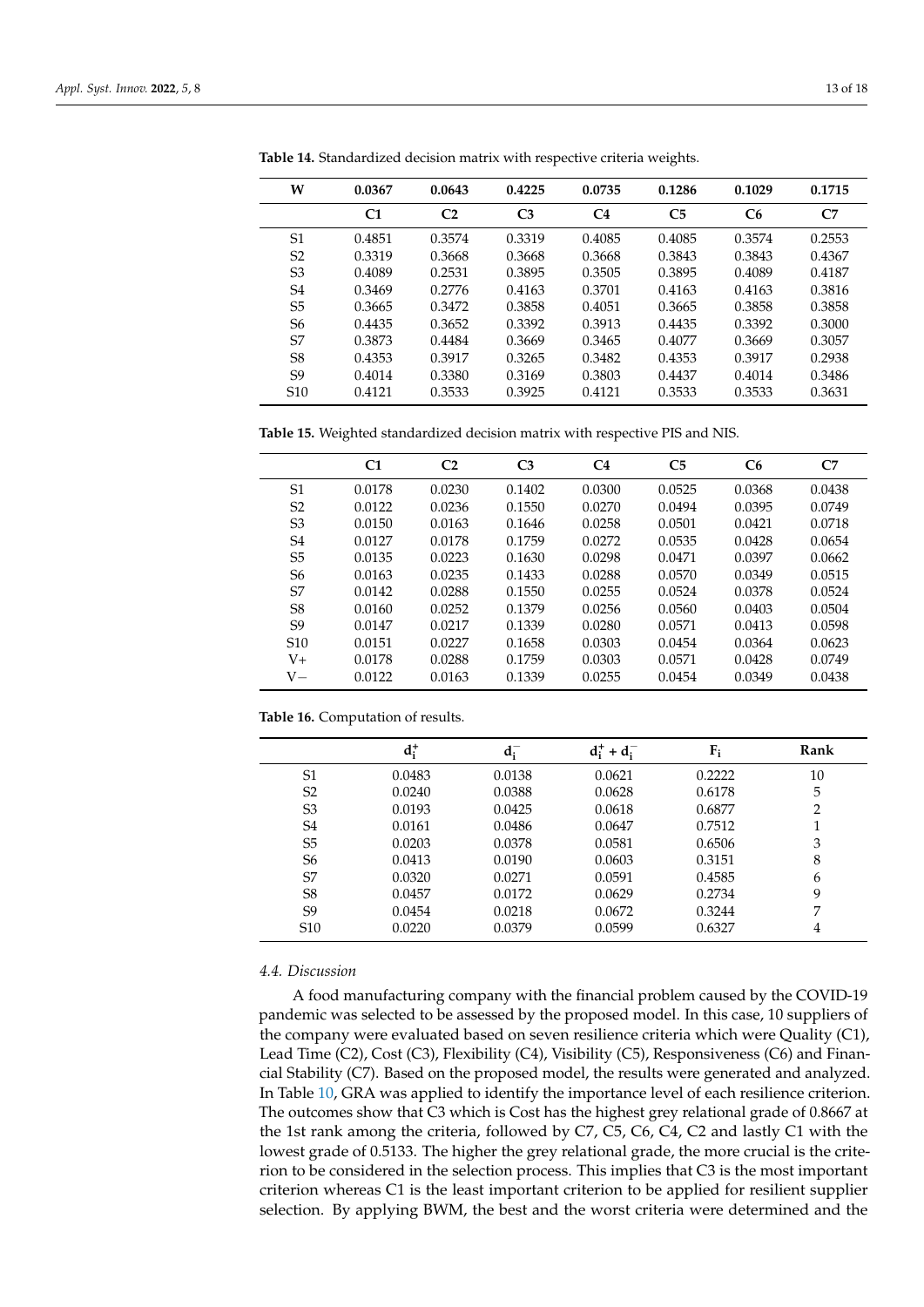criteria weights were calculated. In this study, C3 is the best criterion whereas C1 is the worst criterion. From Table [11,](#page-11-1) the greatest weight is C3 with a value of 0.4225 whereas the smallest weight is C1 with a value of 0.0367. The weights were further applied for the evaluation of suppliers. To ensure the result consistency, a consistency test was carried out where Table [12](#page-11-2) indicates that the consistency ratio generated is 0.09 which is close to 0. This implies that the result is consistent and the study could proceed to the next phase. Else, the process could be reversed to the scoring stage to improve the data collected. In this case, the criteria weights were carried to the supplier ranking phase by applying TOPSIS. Table [16](#page-12-2) shows the outcomes of the supplier evaluation process. From the outcomes, Supplier 4 (S4) has the highest closeness coefficient which is 0.7512. This means that S4 has the nearest distance to the PIS and the furthest distance from the NIS which is the most ideal supplier for the case company. In contrast, Supplier 1 (S1) has the lowest closeness coefficient of 0.2222 which implies that S1 has the furthest distance from PIS and nearest distance to NIS. The suppliers' rank starts from S4 with the best performance, followed by S3, S5, S10, S2, S7, S9, S6, S8 and lastly S1 showing the worst performance in the evaluation. Therefore, S4 is the most prioritized supplier for the case study. By applying the proposed resilience criteria and the validated technique of GRA-BWM-TOPSIS, the best resilient supplier is identified to improve the SC resilience of the company.

### <span id="page-13-0"></span>**5. Validation of the Proposed Model**

In this paper, the proposed model was validated by comparing it with another common MCDM technique in supplier selection. The technique selected for the comparison was AHP-VIKOR [\[28,](#page-16-24)[39\]](#page-17-6). AHP was compared with the proposed GRA-BWM in determining the criteria weights whereas VIKOR was compared with the proposed TOPSIS to evaluate the suppliers' performances and rank the suppliers. Hence, additional data were collected from the five experts in the case company in order to execute the AHP-VIKOR. Tables [17](#page-13-1) and [18](#page-13-2) tabulate the results of applying AHP to the criteria weights and VIKOR to the suppliers ranking, respectively. The outcomes of GRA-BWM-TOPSIS and AHP-VIKOR are compared in Tables [19](#page-14-1) and [20,](#page-14-2) respectively.

| C              | Weights |
|----------------|---------|
| C1             | 0.0254  |
| C <sub>2</sub> | 0.0403  |
| C3             | 0.3603  |
| C <sub>4</sub> | 0.0754  |
| C <sub>5</sub> | 0.1576  |
| C <sub>6</sub> | 0.1050  |
| C7             | 0.2360  |
|                |         |

<span id="page-13-1"></span>**Table 17.** Criteria weights by applying AHP.

<span id="page-13-2"></span>**Table 18.** Suppliers ranking by applying VIKOR.

|                        | $S_i$  | $R_i$  | $Q_i$  | Rank |
|------------------------|--------|--------|--------|------|
| S <sub>1</sub>         | 0.9738 | 0.3603 | 1.0000 | 10   |
| S <sub>2</sub>         | 0.5110 | 0.1801 | 0.5063 | 5    |
| S3                     | 0.2832 | 0.0901 | 0.2615 | 2    |
| S <sub>4</sub>         | 0.0063 | 0.0063 | 0.0000 | 1    |
| S <sub>5</sub>         | 0.2842 | 0.1050 | 0.2830 | 3    |
| S <sub>6</sub>         | 0.7472 | 0.2702 | 0.7556 | 8    |
| S7                     | 0.5287 | 0.1802 | 0.5156 | 6    |
| S <sub>8</sub>         | 0.7485 | 0.2702 | 0.7563 | 9    |
| S9                     | 0.6033 | 0.2360 | 0.6330 | 7    |
| S <sub>10</sub>        | 0.3496 | 0.0901 | 0.2958 | 4    |
| $S^{+}$ , $R^{+}$      | 0.9738 | 0.3603 |        |      |
| $S^-$ , R <sup>-</sup> | 0.0063 | 0.0063 |        |      |

Refer to Jahan et al. [\[39\]](#page-17-6) for the definitions of  $S_i$ ,  $R_i$ ,  $Q_i$ ,  $S^+$ ,  $S^-$ ,  $R^+$  and  $R^-$ .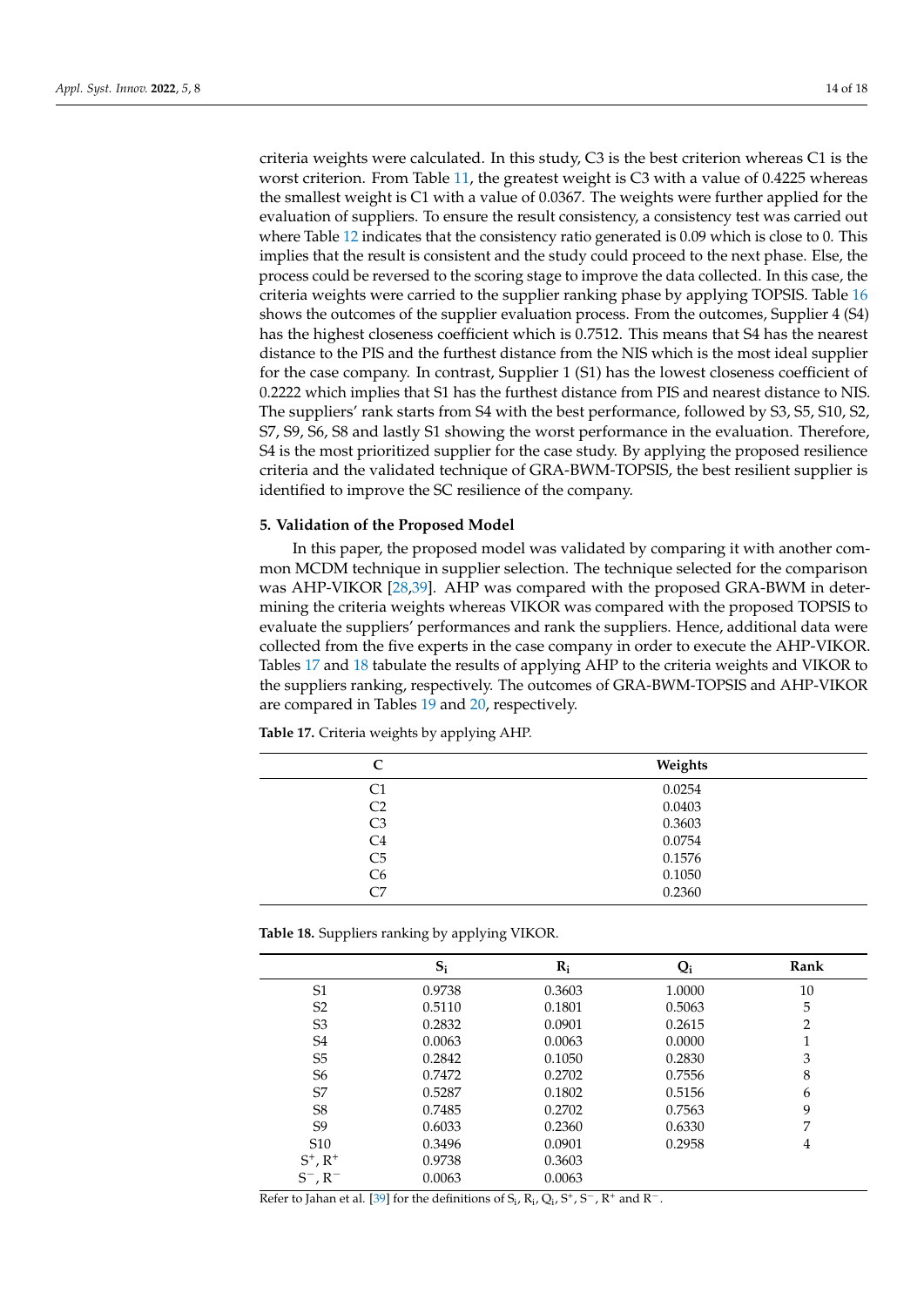| Criteria       | <b>Weights (GRA-BWM-TOPSIS)</b> | <b>Weights (AHP-VIKOR)</b> |
|----------------|---------------------------------|----------------------------|
| C1             | 0.0367                          | 0.0254                     |
| C <sub>2</sub> | 0.0643                          | 0.0403                     |
| C3             | 0.4225                          | 0.3603                     |
| C4             | 0.0735                          | 0.0754                     |
| C <sub>5</sub> | 0.1286                          | 0.1576                     |
| C6             | 0.1029                          | 0.1050                     |
| C7             | 0.1715                          | 0.2360                     |

<span id="page-14-1"></span>**Table 19.** Comparisons of results on criteria weights.

<span id="page-14-2"></span>

|  | Table 20. Comparisons of results on suppliers ranking. |  |  |  |
|--|--------------------------------------------------------|--|--|--|
|--|--------------------------------------------------------|--|--|--|

| Supplier        | Rank (GRA-BWM-TOPSIS) | Rank (AHP-VIKOR) |
|-----------------|-----------------------|------------------|
| S1              | 10                    | 10               |
| S <sub>2</sub>  | 5                     |                  |
| S <sub>3</sub>  |                       |                  |
| S4              |                       |                  |
| S <sub>5</sub>  |                       |                  |
| S6              |                       |                  |
| S7              |                       |                  |
| S8              |                       |                  |
| S9              |                       |                  |
| S <sub>10</sub> |                       |                  |

Tables [19](#page-14-1) and [20](#page-14-2) imply that the criteria weights between both the models are relatively comparable whereas there is no difference in the suppliers' ranks. Therefore, the proposed model is validated.

#### <span id="page-14-0"></span>**6. Managerial Implications**

In this study, the resilience element was incorporated in supplier selection to improve the SC ability to deal with unexpected risks and disruptions, consequently reducing the occurrence of financial issues. An effective Grey-MCDM model that integrated GRA with BWM and TOPSIS was proposed to measure the suppliers' performances with respect to the set of 7 resilience criteria. To deal with SC risks and disruptions, GRA was applied due to its strength in coping with uncertainties and incomplete data in supplier selection. Then, BWM was applied to calculate criteria weights due to its simplicity. In addition, BWM was adopted to reduce the inconsistency of judgments with less pairwise comparisons needed. Thus, a more consistent result could be generated. Moreover, TOPSIS as one of the most common MCDM techniques was applied to evaluate the suppliers' performances because it eases the computational work and has a better tolerance to a higher level of criterion weight change. Therefore, GRA-BWM-TOPSIS could be more effectively implemented to select the resilient suppliers. Other than that, the proposed set of resilience criteria was identified based on the review of literature and consideration of current SC needs. The proposed criteria do not only consider the basic traditional elements, but also resilience and financial elements. With this, the company's managers could focus on different aspects by clearly identifying the resilience criteria with their importance to be prioritized in the assessment process. By applying the knowledge, the case company would be able to achieve its objective of building up a resilient SC through resilient supplier selection. The findings are not only useful to provide a clearer image for the decision-makers in selecting the best resilient supplier, but also to benchmark the performances of the suppliers with the consideration of uncertainties and incomplete data. In this case, the new technique was validated by comparing it with another common method to ensure its effectiveness in improving the performance of the SC, raising the satisfaction level of the customers and finally increasing the resiliency of the company. Overall, this study provides a reference for resilient supplier selection so that the company could remain alert towards the unexpected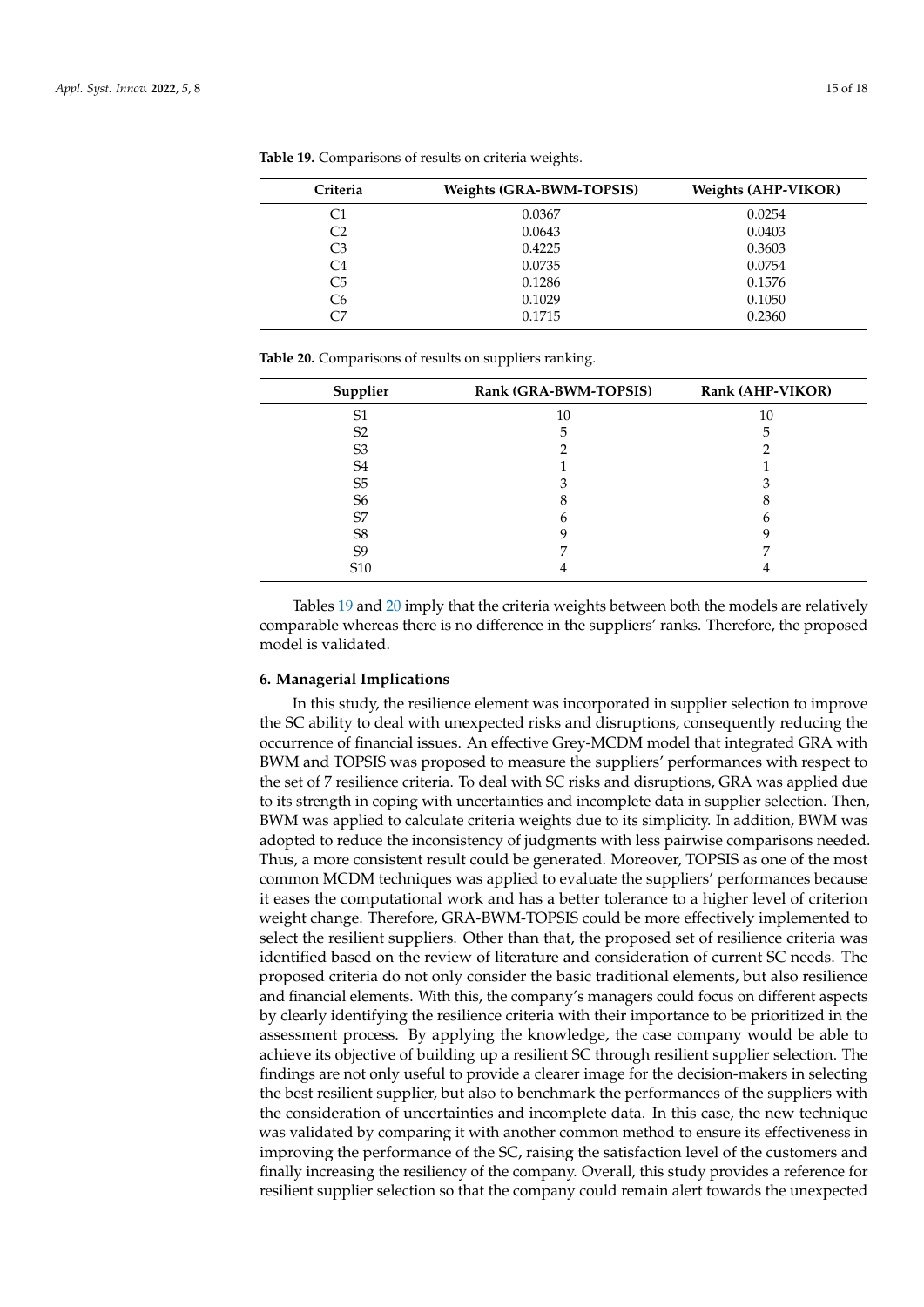risks by focusing on the prioritized criteria with the consideration of uncertainties and incomplete data, thus, achieving a more robust SC.

### **7. Conclusions**

This study has integrated GRA-BWM-TOPSIS to propose a framework for resilient supplier selection. Generally, there has been a lack of attention on resilient supplier selection, particularly with the presence of uncertain and incomplete data. Among the existing MCDM models, the integration of GRA-BWM-TOPSIS is novel. To implement the proposed model, seven resilience criteria (Quality, Lead Time, Cost, Flexibility, Visibility, Responsiveness, and Financial Stability) were determined based on the literature review and SC requirements. Subsequently, the importance levels for all the criteria were determined, the resilience criteria weights were computed, the consistency test was carried out, the suppliers' performances were assessed and finally the supplier with the best performance was identified.

There are several contributions of this study. Firstly, the application of the serialintegrated MCDM method which is GRA-BWM-TOPSIS in the area of resilient supplier selection is new and has not yet been investigated in the literature. Secondly, grey theory rather than fuzzy theory is used in this study to improve the reliability of the supplier assessment process with the consideration of uncertainties and incomplete data. In addition, this is the first time where the resilience criteria for supplier selection in the food manufacturing industry have been investigated. In addition, the proposed criteria are generic and can be applied to different types of economic, operational and natural risks or disruptions.

Other than the contributions, there are also recommendations to be considered for future work. In this study, the proposed technique is a serial-integrated method. Further studies could be conducted with a different kind of integration of other methods [\[40\]](#page-17-7) to select resilient suppliers. Next, the proposed technique has only been tested in the food manufacturing industry. In the future, the technique could be applied to select resilient suppliers in other industries. Furthermore, the proposed criteria set consists of only seven criteria and they may be varied depending on a company's policy. Future studies could explore more criteria for resilient supplier selection.

**Author Contributions:** W.Y.L.: Writing; methodology; data collection; reviewing; editing of manuscript. K.Y.W.: Writing; supervision; reviewing; editing of manuscript. W.P.W.: Reviewing; editing of manuscript. All authors have read and agreed to the published version of the manuscript.

**Funding:** This research received no external funding.

**Institutional Review Board Statement:** Not applicable.

**Informed Consent Statement:** Not applicable.

**Data Availability Statement:** Not applicable.

**Acknowledgments:** The authors are grateful to Universiti Teknologi Malaysia (UTM) (Vote Number: 20H69).

**Conflicts of Interest:** The authors declare no conflict of interest.

#### **References**

- <span id="page-15-0"></span>1. Ivanov, D. Revealing interfaces of supply chain resilience and sustainability: A simulation study. *Int. J. Prod. Res.* **2018**, *56*, 3507–3523. [\[CrossRef\]](http://doi.org/10.1080/00207543.2017.1343507)
- <span id="page-15-1"></span>2. Hosseini, S.; Barker, K. Modeling infrastructure resilience using Bayesian networks: A case study of inland waterway ports. *Comput. Ind. Eng.* **2016**, *93*, 252–266. [\[CrossRef\]](http://doi.org/10.1016/j.cie.2016.01.007)
- <span id="page-15-2"></span>3. Mohammed, A.; Yazdani, M.; Oukil, A.; Gonzalez, E.S. A Hybrid MCDM Approach towards Resilient Sourcing. *Sustainability* **2021**, *13*, 2695. [\[CrossRef\]](http://doi.org/10.3390/su13052695)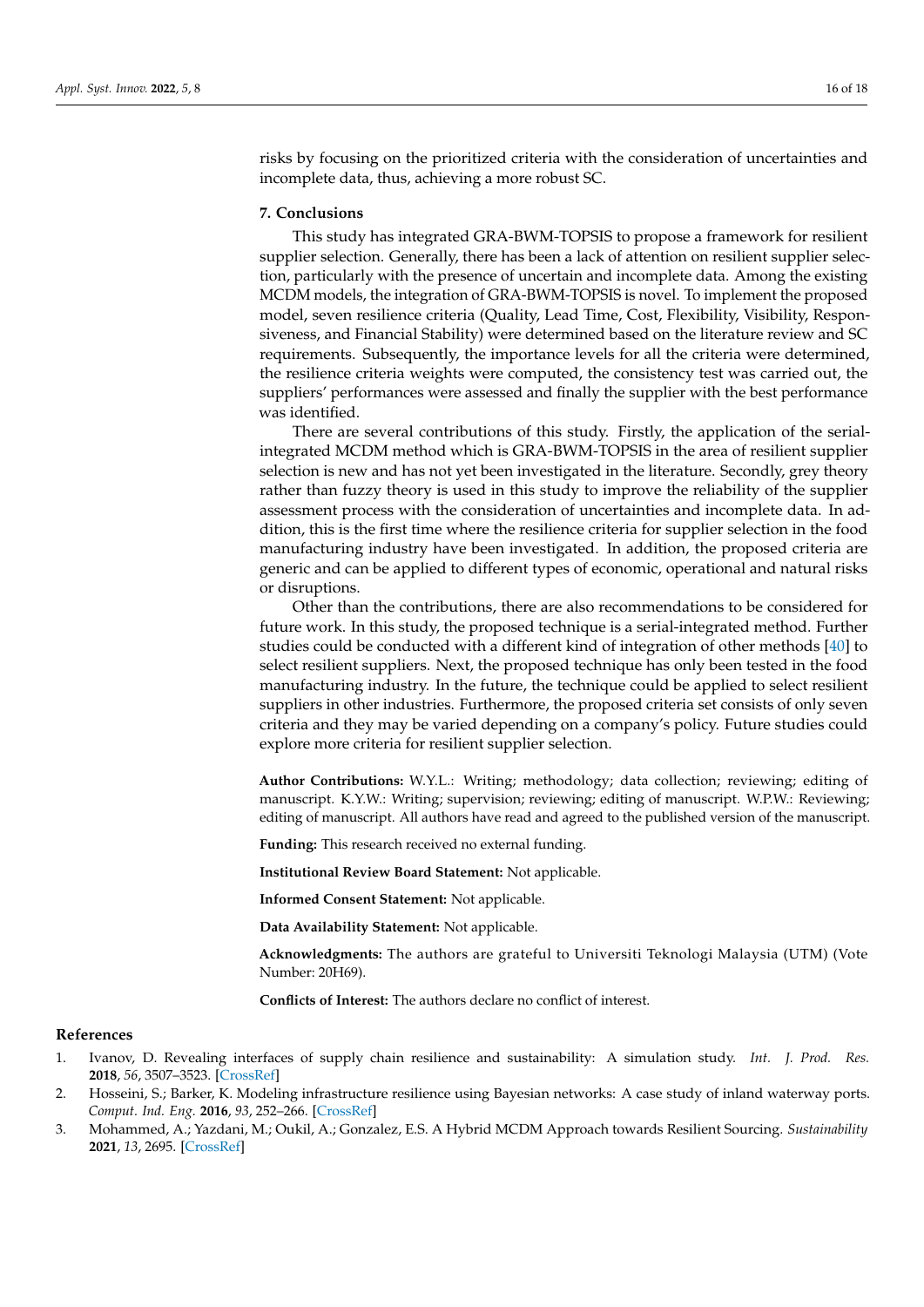- <span id="page-16-0"></span>4. Carvalho, M.; Sivanandam, H.; Rahim, R.; Tan, T. 50,269 SMEs have closed down since March. The Star. 2020. Available online: [https://www.thestar.com.my/news/nation/2020/11/10/50269-smes-have-closed-down-since-march#:](https://www.thestar.com.my/news/nation/2020/11/10/50269-smes-have-closed-down-since-march#:~{}:text=A%20TOTAL%20of%2050%2C269%20small,Entrepreneurship%20Development%20and%20Cooperatives%20Ministry.&text=During%20the%20recovery%20MCO%20phase,September%2C%2022%2C794%20SMEs%20winded%20up) [~{}:text=A%20TOTAL%20of%2050%2C269%20small,Entrepreneurship%20Development%20and%20Cooperatives%20Ministry.](https://www.thestar.com.my/news/nation/2020/11/10/50269-smes-have-closed-down-since-march#:~{}:text=A%20TOTAL%20of%2050%2C269%20small,Entrepreneurship%20Development%20and%20Cooperatives%20Ministry.&text=During%20the%20recovery%20MCO%20phase,September%2C%2022%2C794%20SMEs%20winded%20up) [&text=During%20the%20recovery%20MCO%20phase,September%2C%2022%2C794%20SMEs%20winded%20up](https://www.thestar.com.my/news/nation/2020/11/10/50269-smes-have-closed-down-since-march#:~{}:text=A%20TOTAL%20of%2050%2C269%20small,Entrepreneurship%20Development%20and%20Cooperatives%20Ministry.&text=During%20the%20recovery%20MCO%20phase,September%2C%2022%2C794%20SMEs%20winded%20up) (accessed on 10 November 2020).
- <span id="page-16-1"></span>5. NACo. Strategies to Bolster Economic Resilience. Available online: [https://www.naco.org/sites/default/files/documents/](https://www.naco.org/sites/default/files/documents/Strategies%20to%20Bolster%20Economic%20Resilience.pdf) [Strategies%20to%20Bolster%20Economic%20Resilience.pdf](https://www.naco.org/sites/default/files/documents/Strategies%20to%20Bolster%20Economic%20Resilience.pdf) (accessed on 29 December 2020).
- <span id="page-16-2"></span>6. Rajesh, R.; Ravi, V. Supplier selection in resilient supply chains: A grey relational analysis approach. *J. Clean. Prod.* **2015**, *86*, 343–359. [\[CrossRef\]](http://doi.org/10.1016/j.jclepro.2014.08.054)
- <span id="page-16-3"></span>7. Munir, M.; Jajja, M.S.S.; Chatha, K.A.; Farooq, S. Supply chain risk management and operational performance: The enabling role of supply chain integration. *Int. J. Prod. Econ.* **2020**, *227*, 107667. [\[CrossRef\]](http://doi.org/10.1016/j.ijpe.2020.107667)
- <span id="page-16-4"></span>8. Pitchaiah, D.S.; Hussaian, M.; Govardhan, D. A review on multi attribute decision making for evaluation and selection. In *Materials Today: Proceedings*; Elsevier: Hyderabad, TS, India, 2020.
- <span id="page-16-5"></span>9. Pramanik, D.; Mondal, S.C.; Haldar, A. Resilient supplier selection to mitigate uncertainty: Soft-computing approach. *J. Model. Manag.* **2020**, *15*, 1339–1361. [\[CrossRef\]](http://doi.org/10.1108/JM2-01-2019-0027)
- <span id="page-16-6"></span>10. Xiong, L.; Zhong, S.; Liu, S.; Zhang, X.; Li, Y. An Approach for Resilient-Green Supplier Selection Based on WASPAS, BWM, and TOPSIS under Intuitionistic Fuzzy Sets. *Math. Probl. Eng.* **2020**, *2020*, 1–18.
- <span id="page-16-7"></span>11. Hasan, M.; Jiang, D.; Ullah, A.S.; Alam, N.-E. Resilient supplier selection in logistics 4.0 with heterogeneous information. *Expert Syst. Appl.* **2020**, *139*, 112799. [\[CrossRef\]](http://doi.org/10.1016/j.eswa.2019.07.016)
- <span id="page-16-8"></span>12. Mohammed, A. Towards 'gresilient' supply chain management: A quantitative study. *Resour. Conserv. Recycl.* **2020**, *155*, 104641. [\[CrossRef\]](http://doi.org/10.1016/j.resconrec.2019.104641)
- <span id="page-16-9"></span>13. Piprani, A.Z.; Jaafar, N.I.; Ali, S.M. Prioritizing resilient capability factors of dealing with supply chain disruptions: An analytical hierarchy process (AHP) application in the textile industry. *Benchmarking Int. J.* **2020**, *27*, 2537–2563. [\[CrossRef\]](http://doi.org/10.1108/BIJ-03-2019-0111)
- <span id="page-16-10"></span>14. Parkouhi, S.V.; Ghadikolaei, A.S.; Lajimi, H.F. Resilient supplier selection and segmentation in grey environment. *J. Clean. Prod.* **2019**, *207*, 1123–1137. [\[CrossRef\]](http://doi.org/10.1016/j.jclepro.2018.10.007)
- <span id="page-16-11"></span>15. Davoudabadi, R.; Mousav, S.M.; Sharifiba, E. An integrated weighting and ranking model based on entropy, DEA and PCA considering two aggregation approaches for resilient supplier selection problem. *J. Comput. Sci.* **2020**, *40*, 101074. [\[CrossRef\]](http://doi.org/10.1016/j.jocs.2019.101074)
- <span id="page-16-12"></span>16. Amindoust, A. A resilient-sustainable based supplier selection model using a hybrid. *Comput. Ind. Eng.* **2018**, *126*, 122–135. [\[CrossRef\]](http://doi.org/10.1016/j.cie.2018.09.031)
- <span id="page-16-13"></span>17. Pramanik, D.; Haldar, A.; Mondal, S.C.; Naskar, S.K.; Ray, A. Resilient supplier selection using AHP-TOPSIS-QFD under a fuzzy environment. *Int. J. Manag. Sci. Eng. Manag.* **2016**, *12*, 1–10. [\[CrossRef\]](http://doi.org/10.1080/17509653.2015.1101719)
- <span id="page-16-14"></span>18. Shanmugam, P.; Goh, M. Multi-objective supplier selection and order allocation under disruption risk. *Transp. Res. Part E Logist. Transp. Rev.* **2016**, *95*, 124–142.
- <span id="page-16-15"></span>19. Sahu, A.K.; Datta, S.; Mahapatra, S. Evaluation and selection of resilient suppliers in fuzzy environment Exploration of Fuzzy VIKOR. *Benchmarking Int. J.* **2016**, *23*, 651–673. [\[CrossRef\]](http://doi.org/10.1108/BIJ-11-2014-0109)
- <span id="page-16-16"></span>20. Haldar, A.; Ray, A.; Banerjee, D.; Ghosh, S. A hybrid MCDM model for resilient supplier selection. *Int. J. Manag. Sci. Eng. Manag.* **2013**, *7*, 284–292. [\[CrossRef\]](http://doi.org/10.1080/17509653.2012.10671234)
- <span id="page-16-17"></span>21. Vinodh, S.; Anesh Ramiya, R.; Gautham, S. Application of fuzzy analytic network process for supplier selection in a manufacturing organization. *Expert Syst. Appl.* **2011**, *38*, 272–280. [\[CrossRef\]](http://doi.org/10.1016/j.eswa.2010.06.057)
- <span id="page-16-18"></span>22. Peng, A.H.; Xiao, X.M. Material selection using PROMETHEE combined with analytic network process under hybrid environment. *Mater. Des.* **2013**, *47*, 643–652. [\[CrossRef\]](http://doi.org/10.1016/j.matdes.2012.12.058)
- <span id="page-16-19"></span>23. Sun, X.; Gollnick, V.; Li, Y.; Stumpf, E. Intelligent Multicriteria Decision Support System for Systems Design. *J. Aircr.* **2014**, *51*, 216–225. [\[CrossRef\]](http://doi.org/10.2514/1.C032296)
- <span id="page-16-20"></span>24. Mousavi-Nasab, S.H.; Sotoudeh-Anvari, A. A comprehensive MCDM-based approach using TOPSIS, COPRAS and DEA as an auxiliary tool for material selection problems. *Mater. Des.* **2017**, *121*, 237–253. [\[CrossRef\]](http://doi.org/10.1016/j.matdes.2017.02.041)
- <span id="page-16-21"></span>25. Rezaei, J. Best-worst multi-criteria decision-making method: Some properties and a linear model. *Omega* **2016**, *64*, 126–130. [\[CrossRef\]](http://doi.org/10.1016/j.omega.2015.12.001)
- <span id="page-16-22"></span>26. Deng, J. Control problems of grey systems. *Syst. Control Lett.* **1982**, *1*, 288–294.
- <span id="page-16-23"></span>27. Deng, J. *Grey System Book*; Science and Technology Information Services: Windsor, UK, 1988.
- <span id="page-16-24"></span>28. Koganti, V.K.; Menikonda, N.; Anbuudayasankar, S.P.; Krishnaraj, T.; Athhukuri, R.; Vastav, M. GRAHP TOP model for supplier selection in Supply Chain: A hybrid MCDM approach. *Decis. Sci. Lett.* **2019**, *8*, 65–80. [\[CrossRef\]](http://doi.org/10.5267/j.dsl.2018.5.002)
- <span id="page-16-25"></span>29. Gan, J.; Zhong, S.; Liu, S.; Yang, D. Resilient Supplier Selection Based on Fuzzy BWM and GMo-RTOPSIS under Supply Chain Environment. *Discret. Dyn. Nat. Soc.* **2019**, *2*, 1–14. [\[CrossRef\]](http://doi.org/10.1155/2019/2456260)
- <span id="page-16-26"></span>30. Raigar, J.; Sharma, V.S.; Srivastava, S.; Chand, R.; Singh, J. A decision support system for the selection of an additive manufacturing process using a new hybrid MCDM technique. *SADhan ¯ A¯* **2020**, *45*, 45–101. [\[CrossRef\]](http://doi.org/10.1007/s12046-020-01338-w)
- <span id="page-16-27"></span>31. Huang, C.; Yoon, K. *Methods for Multiple Attribute Decision Making. Lecture Notes in Economics and Mathematical Systems*; Springer: Berlin/Heidelberg, Germany, 1981; pp. 58–191.
- <span id="page-16-28"></span>32. Kim, G.; Park, C.; Yoon, K. Identifying investment opportunities for advanced manufacturing systems with comparativeintegrated performance measurement. *Int. J. Prod. Econ.* **1997**, *50*, 23–33. [\[CrossRef\]](http://doi.org/10.1016/S0925-5273(97)00014-5)